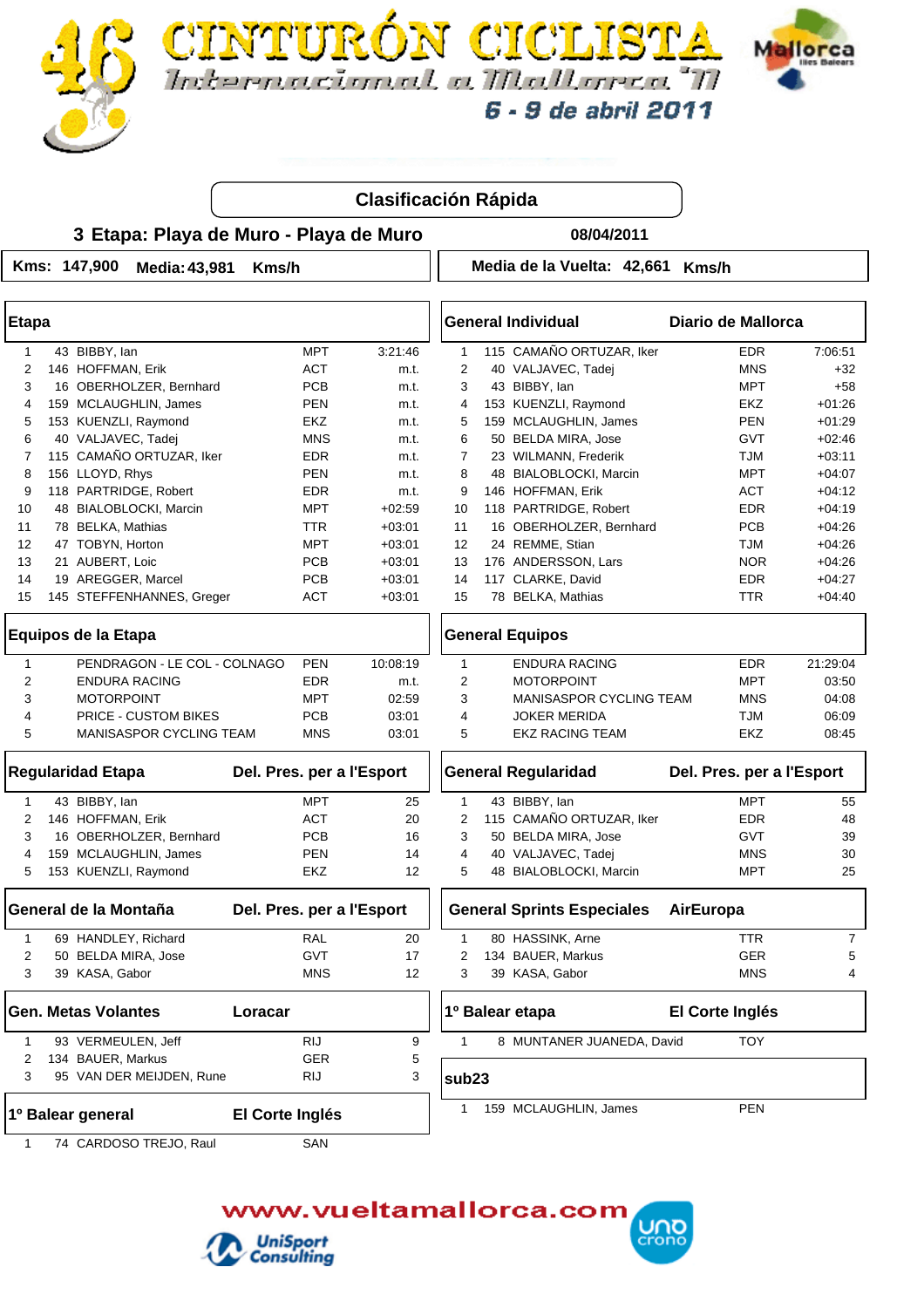

**FURON CICLI** dernacional a Mallarea "M 6 - 9 de abril 2011



## **Individual de la etapa**

 **3 Playa de Muro - Playa de Muro ª Etapa: 08/04/2011 Media: Km/h 147,900 Kms. Media:** 

| <b>Puesto Dorsal</b> |                                                  | <b>Corredor</b> | Nac. Edad         |          | <b>Equipo</b>                  | <b>Tiempo</b> |          |
|----------------------|--------------------------------------------------|-----------------|-------------------|----------|--------------------------------|---------------|----------|
| $\mathbf{1}$         | 43 BIBBY, Ian                                    |                 | GBR 25 MOTORPOINT |          |                                | 3:21:46       |          |
| 2                    | 146 HOFFMAN, Erik                                |                 |                   |          | NAM 30 ACTIVITY RACING TEAM    | 3:21:46       | m.t.     |
| 3                    | 16 OBERHOLZER, Bernhard                          |                 | SUI 26            |          | PRICE - CUSTOM BIKES           | 3:21:46       | m.t.     |
| 4                    | 159 MCLAUGHLIN, James                            |                 | <b>GBR 21</b>     |          | PENDRAGON - LE COL - COLNAGO   | 3:21:46       | m.t.     |
| 5                    | 153 KUENZLI, Raymond                             |                 | <b>SUI 27</b>     |          | <b>EKZ RACING TEAM</b>         | 3:21:46       | m.t.     |
| 6                    | 40 VALJAVEC, Tadej                               |                 | <b>SLO 34</b>     |          | MANISASPOR CYCLING TEAM        | 3:21:46       | m.t.     |
| $\overline{7}$       | 115 CAMAÑO ORTUZAR, Iker                         |                 | ESP 32            |          | <b>ENDURA RACING</b>           | 3:21:46       | m.t.     |
| 8                    | 156 LLOYD, Rhys                                  |                 | <b>GBR 22</b>     |          | PENDRAGON - LE COL - COLNAGO   | 3:21:46       | m.t.     |
| 9                    | 118 PARTRIDGE, Robert                            |                 | <b>GBR 26</b>     |          | <b>ENDURA RACING</b>           | 3:21:46       | m.t.     |
| 10                   | 48 BIALOBLOCKI, Marcin                           |                 | POL 28            |          | <b>MOTORPOINT</b>              | 3:24:45       | $+02:59$ |
| 11                   | 78 BELKA, Mathias                                |                 | <b>GER 25</b>     |          | TT RAIKO ARGON 18              | 3:24:47       | $+03:01$ |
| 12                   | 47 TOBYN, Horton                                 |                 | <b>GBR 25</b>     |          | <b>MOTORPOINT</b>              | 3:24:47       | $+03:01$ |
| 13                   | 21 AUBERT, Loic                                  |                 | <b>SUI 21</b>     |          | PRICE - CUSTOM BIKES           | 3:24:47       | $+03:01$ |
| 14                   | 19 AREGGER, Marcel                               |                 | <b>SUI 21</b>     |          | PRICE - CUSTOM BIKES           | 3:24:47       | $+03:01$ |
| 15                   | 145 STEFFENHANNES, Greger                        |                 | <b>GER 30</b>     |          | ACTIVITY RACING TEAM           | 3:24:47       | $+03:01$ |
| 16                   | 96 PFINGSTEN, Christoph                          |                 | GER 24            |          | <b>CYCLINGTEAM DE RIJKE</b>    | 3:24:47       | $+03:01$ |
| 17                   | 59 KERN, Julian                                  |                 | <b>GER 22</b>     |          | <b>SEVEN STONES</b>            | 3:24:47       | $+03:01$ |
| 18                   | 113 THWAITES, Scott                              |                 | <b>GBR 21</b>     |          | <b>ENDURA RACING</b>           | 3:24:47       | $+03:01$ |
|                      |                                                  |                 |                   |          |                                |               |          |
| 19                   | 155 BARKER, Yanto                                |                 | <b>GBR 31</b>     |          | PENDRAGON - LE COL - COLNAGO   | 3:24:47       | $+03:01$ |
| 20                   | 39 KASA, Gabor                                   |                 | <b>SRB 22</b>     |          | MANISASPOR CYCLING TEAM        | 3:24:47       | $+03:01$ |
| 21                   | 138 SCHELB, Julian                               |                 | <b>GER 19</b>     |          | <b>GERMAN NATIONAL TEAM</b>    | 3:24:47       | $+03:01$ |
| 22                   | 117 CLARKE, David                                |                 | GBR 32            |          | <b>ENDURA RACING</b>           | 3:24:47       | $+03:01$ |
| 23                   | 130 BETALU CONSTANTINO, Josep                    |                 | ESP 34            |          | VITALDENT-ARAN                 | 3:24:47       | $+03:01$ |
| 24                   | 164 BORRESEN, Magnus                             |                 | <b>NOR 23</b>     | IF. FROY |                                | 3:24:47       | $+03:01$ |
| 25                   | 15 SCHNYDER, Nicolas                             |                 | <b>SUI 24</b>     |          | PRICE - CUSTOM BIKES           | 3:24:47       | $+03:01$ |
| 26                   | 97 STAMSNIJDER, Bas                              |                 |                   |          | NED 22 CYCLINGTEAM DE RIJKE    | 3:24:47       | $+03:01$ |
| 27                   | 17 HENGGELER, Daniel                             |                 | <b>SUI 23</b>     |          | <b>PRICE - CUSTOM BIKES</b>    | 3:24:47       | $+03:01$ |
| 28                   | 85 MIGUEL PARRA, Antonio                         |                 | ESP 29            |          | UPV-BANCAJA                    | 3:24:47       | $+03:01$ |
| 29                   | 179 PERSSON, Petter                              |                 | <b>SWE 26</b>     |          | NORDIC ECO - VCT               | 3:24:47       | $+03:01$ |
| 30                   | 36 YATES, Jeremy                                 |                 | NZL 29            |          | MANISASPOR CYCLING TEAM        | 3:24:47       | $+03:01$ |
| 31                   | 25 RAKE, Christer                                |                 | <b>NOR 24</b>     |          | <b>JOKER MERIDA</b>            | 3:24:47       | $+03:01$ |
| 32                   | 110 TIERNAN-LOCK, Jonathan                       |                 | <b>GBR 27</b>     |          | RAPHA CONDOR - SHARP           | 3:24:47       | $+03:01$ |
| 33                   | 38 CANECKY, Marek                                |                 | <b>SVK 23</b>     |          | MANISASPOR CYCLING TEAM        | 3:24:47       | $+03:01$ |
| 34                   | 109 DEMPSTER, Zakkari                            |                 | <b>AUS 24</b>     |          | RAPHA CONDOR - SHARP           | 3:24:47       | $+03:01$ |
| 35                   | 94 DIJKXHOORN, Rikke                             |                 | <b>NED 25</b>     |          | <b>CYCLINGTEAM DE RIJKE</b>    | 3:24:47       | $+03:01$ |
| 36                   | 46 SAMPSON, James                                |                 | <b>GBR 25</b>     |          | <b>MOTORPOINT</b>              | 3:24:47       | $+03:01$ |
| 37                   | 84 OALERICH, Jan                                 |                 | <b>GER 23</b>     |          | TT RAIKO ARGON 18              | 3:24:47       | $+03:01$ |
| 38                   | 99 JARLSETH, Eirik Kasa                          |                 | <b>NOR 21</b>     |          | <b>RINGERIKS - KRAFT</b>       | 3:24:47       | $+03:01$ |
| 39                   | 24 REMME, Stian                                  |                 | <b>NOR 29</b>     |          | <b>JOKER MERIDA</b>            | 3:24:47       | $+03:01$ |
| 40                   | 86 SOLANO OLIVARES, Pere                         |                 | ESP 27            |          | UPV-BANCAJA                    | 3:24:47       | $+03:01$ |
| 41                   | 23 WILMANN, Frederik                             |                 | <b>NOR 26</b>     |          | <b>JOKER MERIDA</b>            | 3:24:47       | $+03:01$ |
| 42                   | 150 FUCHS, Dominik                               |                 | <b>SUI 21</b>     |          | <b>EKZ RACING TEAM</b>         | 3:24:47       | $+03:01$ |
| 43                   | 22 SÖRTVEIT, Sondre Gjerdevi                     |                 | <b>NOR 23</b>     |          | <b>JOKER MERIDA</b>            | 3:24:47       | $+03:01$ |
| 44                   | 128 ZUGASTI ARRESE, Ibon                         |                 | ESP 39            |          | VITALDENT-ARAN                 | 3:24:47       | $+03:01$ |
| 45                   | 151 HEULE, Cristian                              |                 | <b>SUI 36</b>     |          | <b>EKZ RACING TEAM</b>         | 3:24:47       | $+03:01$ |
| 46                   | 55 MARTÍNEZ GARCÍA, Víctor                       |                 | ESP 26            |          | GUEROLA - VALENCIA TERRA I MAR | 3:24:47       | $+03:01$ |
| 47                   | 45 MCEVOY, Jonathan                              |                 | <b>GBR 22</b>     |          | <b>MOTORPOINT</b>              | 3:24:47       | $+03:01$ |
| 48                   | 64 HOLOHAN, Liam                                 |                 | <b>GBR 23</b>     |          | <b>TEAM RALEIGH</b>            | 3:24:47       | $+03:01$ |
| 49                   | 50 BELDA MIRA, Jose                              |                 | ESP 36            |          | GUEROLA - VALENCIA TERRA I MAR | 3:24:47       | $+03:01$ |
| 50                   | 181 GINGSJÖ, Alexander                           |                 | <b>SWE 31</b>     |          | NORDIC ECO - VCT               | 3:24:47       | $+03:01$ |
| 51                   | 176 ANDERSSON, Lars                              |                 | <b>SWE 23</b>     |          | NORDIC ECO - VCT               |               |          |
|                      |                                                  |                 |                   |          |                                | 3:24:47       | $+03:01$ |
| 52                   | 69 HANDLEY, Richard<br>52 MARTÍNEZ JIMÉNEZ, Iván |                 | <b>GBR 21</b>     |          | <b>TEAM RALEIGH</b>            | 3:24:47       | $+03:01$ |
| 53                   |                                                  |                 | ESP 26            |          | GUEROLA - VALENCIA TERRA I MAR | 3:24:47       | $+03:01$ |



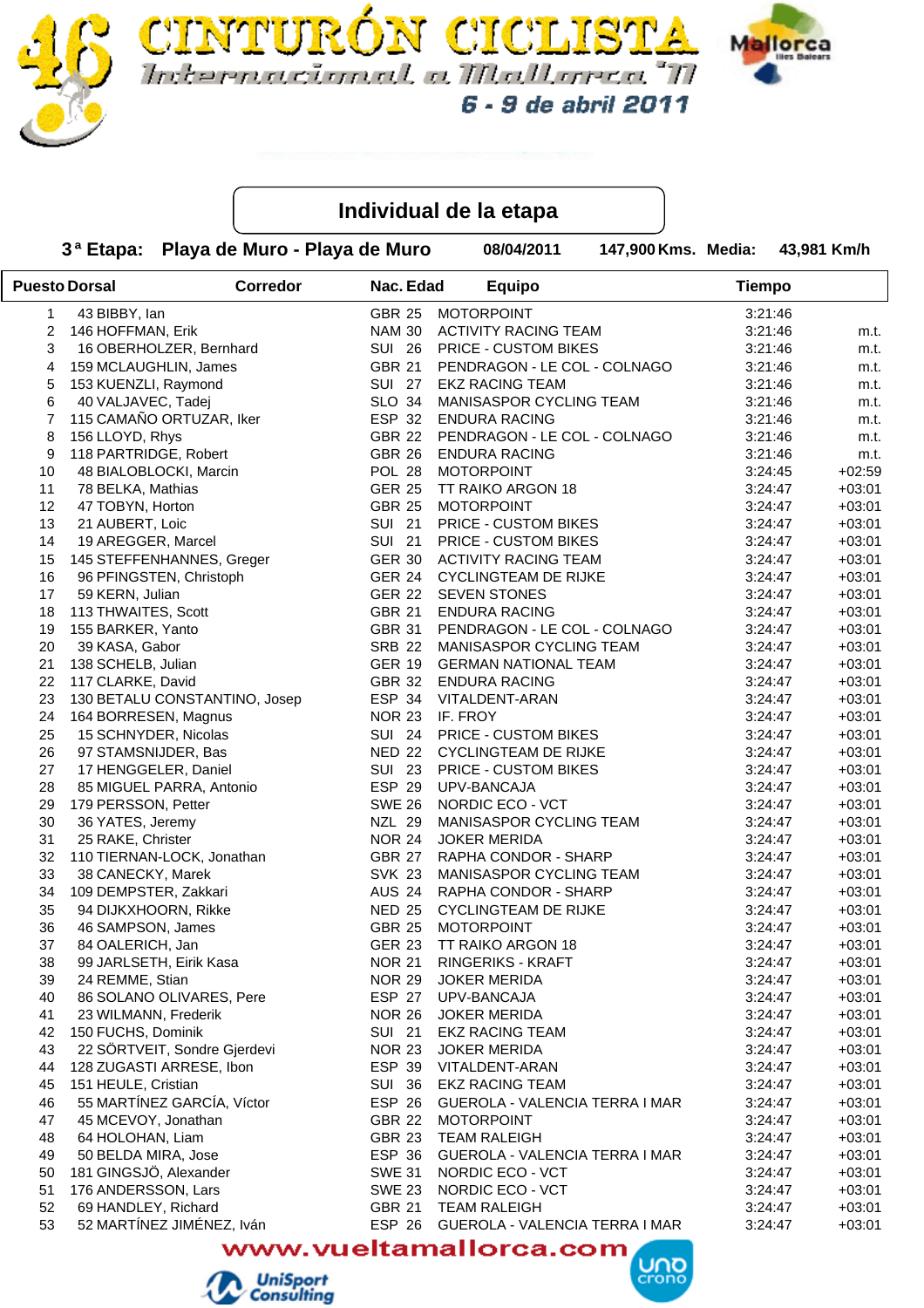

allorca dernacional a Mallarea "M 6 - 9 de abril 2011

#### **Individual de la etapa**

IURON CICLI

 **3 Playa de Muro - Playa de Muro ª Etapa: 08/04/2011 Media: Km/h**

 **147,900 Kms. Media:** 

|   | <b>Puesto Dorsal</b> |                                              | <b>Corredor</b> | Nac. Edad                      | <b>Equipo</b>                               | <b>Tiempo</b> |                      |  |
|---|----------------------|----------------------------------------------|-----------------|--------------------------------|---------------------------------------------|---------------|----------------------|--|
|   |                      | 54 136 TANN, René                            |                 | <b>GER 26</b>                  | <b>GERMAN NATIONAL TEAM</b>                 | 3:24:56       | $+03:10$             |  |
|   | 55                   | 191 RAHAT, Ayal                              |                 | <b>ISR 27</b>                  | <b>VELO CLUB ISRAEL</b>                     | 3:30:38       | $+08:52$             |  |
| B | 56                   | 8 MUNTANER JUANEDA, David                    |                 | ESP 28                         | TOYOTA METAL BLINDS                         | 3:30:38       | $+08:52$             |  |
|   | 57                   | 51 PACHECO TORRES, Francisco J               |                 | ESP 29                         | GUEROLA - VALENCIA TERRA I MAR              | 3:30:38       | $+08:52$             |  |
|   | 58                   | 42 ÖZDEMIR, Bünyamin                         |                 | <b>TUR 24</b>                  | MANISASPOR CYCLING TEAM                     | 3:31:55       | $+10:09$             |  |
|   | 59                   | 158 OPIE, Chris                              |                 | <b>GBR 24</b>                  | PENDRAGON - LE COL - COLNAGO                | 3:32:03       | $+10:17$             |  |
|   | 60                   | 102 MARKASKARD, Leonard                      |                 | <b>NOR 21</b>                  | RINGERIKS - KRAFT                           | 3:32:03       | $+10:17$             |  |
|   | 61                   | 95 VAN DER MEIJDEN, Rune                     |                 | <b>NED 20</b>                  | <b>CYCLINGTEAM DE RIJKE</b>                 | 3:32:03       | $+10:17$             |  |
|   | 62                   | 81 BROWN, David                              |                 | <b>RSA 23</b>                  | TT RAIKO ARGON 18                           | 3:32:03       | $+10:17$             |  |
|   | 63                   | 193 COHEN, Noam                              |                 | <b>ISR 21</b>                  | <b>VELO CLUB ISRAEL</b>                     | 3:32:03       | $+10:17$             |  |
|   | 64                   | 20 KALT, Lukas                               |                 |                                | SUI 24 PRICE - CUSTOM BIKES                 | 3:32:03       | $+10:17$             |  |
|   | 65                   | 172 KOCH, Fritz                              |                 |                                | GER 20 SC WIEDENBRÜCK 2000                  | 3:32:03       | $+10:17$             |  |
|   | 66                   | 161 HAILE, Dawit                             |                 | ERI 24                         | PENDRAGON - LE COL - COLNAGO                | 3:32:03       | $+10:17$             |  |
|   | 67                   | 143 KÜHN, Marcus                             |                 | <b>GER 25</b>                  | <b>ACTIVITY RACING TEAM</b>                 | 3:32:03       | $+10:17$             |  |
|   | 68                   | 183 GAJEWIAK, Alexander                      |                 | <b>GER 22</b>                  | <b>EGN - RADSPORT TEAM</b>                  | 3:32:03       | $+10:17$             |  |
|   | 69                   | 100 SAUGSTAD, Stian                          |                 | <b>NOR 20</b>                  | <b>RINGERIKS - KRAFT</b>                    | 3:32:03       | $+10:17$             |  |
|   | 70                   | 162 LANDA, Andreas                           |                 | <b>NOR 23</b>                  | IF. FROY                                    | 3:32:03       | $+10:17$             |  |
| B | 71                   | 75 MAS FERRER, Pedro                         |                 | ESP 36                         | <b>BICICLETAS CALDENTEY</b>                 | 3:32:03       | $+10:17$             |  |
|   | 72                   | 189 BÄUMER, Matthias                         |                 | <b>GER 31</b>                  | EGN - RADSPORT TEAM                         | 3:32:03       | $+10:17$             |  |
|   | 73                   | 1 DOMINGUEZ BARRAGAN, Daniel                 |                 | ESP 26                         | H. DE CAÑETE- NAGARES                       | 3:32:03       | $+10:17$             |  |
|   | 74                   | 6 PIZARRO JIMÉNEZ, Rafael                    |                 | ESP 26                         | H. DE CAÑETE- NAGARES                       | 3:32:03       | $+10:17$             |  |
| B | 75                   | 74 CARDOSO TREJO, Raul                       |                 | ESP 29                         | <b>BICICLETAS CALDENTEY</b>                 | 3:32:03       | $+10:17$             |  |
|   | 76                   | 35 WEICHT, Michael                           |                 | <b>GER 23</b>                  | LKT TEAM BRANDENBURG                        | 3:32:03       | $+10:17$             |  |
|   | 77                   | 154 SCHULER, Remo                            |                 | <b>SUI 21</b>                  | <b>EKZ RACING TEAM</b>                      | 3:32:03       | $+10:17$             |  |
|   | 78                   | 101 GORNES, Daniel Slatto                    |                 | <b>NOR 20</b>                  | <b>RINGERIKS - KRAFT</b>                    | 3:32:03       | $+10:17$             |  |
|   | 79                   | 148 ANGST, Moreno                            |                 | <b>SUI 23</b>                  | <b>EKZ RACING TEAM</b>                      | 3:32:03       | $+10:17$             |  |
|   | 80                   | 174 PAPSTEIN, Björn                          |                 |                                | GER 36 SC WIEDENBRÜCK 2000                  | 3:32:03       | $+10:17$             |  |
|   | 81                   | 54 RUIZ CUBILLO, José Luis                   |                 | ESP 28                         | GUEROLA - VALENCIA TERRA I MAR              | 3:32:10       | $+10:24$             |  |
|   | 82                   | 104 FLOTTEN, Audun Brekke                    |                 | <b>NOR 21</b>                  | <b>RINGERIKS - KRAFT</b>                    | 3:32:11       | $+10:25$             |  |
|   | 83                   | 79 DEUTSCHMANN, Jan                          |                 | <b>GER 32</b>                  | TT RAIKO ARGON 18                           | 3:32:11       | $+10:25$             |  |
|   | 84                   | 135 EYRING, Andy                             |                 | <b>GER 22</b>                  | <b>GERMAN NATIONAL TEAM</b>                 | 3:32:11       | $+10:25$             |  |
|   | 85                   | 88 MARQUEZ CANALES, Florentino               |                 | ESP 24                         | UPV-BANCAJA                                 | 3:32:11       | $+10:25$             |  |
|   | 86                   | 26 BORGERSEN, Reidar                         |                 | <b>NOR 31</b>                  | <b>JOKER MERIDA</b>                         | 3:32:11       | $+10:25$             |  |
|   | 87                   | 112 TENNANT, Andrew                          |                 | GBR 24                         | RAPHA CONDOR - SHARP                        | 3:32:11       | $+10:25$             |  |
|   | 88                   | 108 WINDSOR, Dean                            |                 | <b>AUS 25</b>                  | RAPHA CONDOR - SHARP                        | 3:32:11       | $+10:25$             |  |
|   | 89                   | 91 LAPUERTA MEDIAVILLA, Carlos               |                 | ESP 32                         | UPV-BANCAJA                                 | 3:32:11       | $+10:25$             |  |
|   | 90                   | 127 ESCOBAR ROURE, Sergi                     |                 | ESP 37                         | VITALDENT-ARAN                              | 3:32:11       | $+10:25$             |  |
|   | 91                   | 103 HAFSAS, Marius                           |                 | <b>NOR 20</b>                  | RINGERIKS - KRAFT                           | 3:32:11       | $+10:25$             |  |
|   | 92                   | 137 SCHULTE LÜNZUM, Markus                   |                 | GER 20                         | <b>GERMAN NATIONAL TEAM</b>                 | 3:32:11       | $+10:25$             |  |
|   | 93                   | 190 DVIRI, Dor                               |                 | <b>ISR 27</b>                  | <b>VELO CLUB ISRAEL</b>                     | 3:32:11       | $+10:25$             |  |
|   | 94                   | 106 HOUSE, Kristian                          |                 | <b>GBR 32</b>                  | RAPHA CONDOR - SHARP                        | 3:32:11       | $+10:25$             |  |
|   | 95                   | 177 ANDERSSON, Mats                          |                 | <b>SWE 21</b>                  | NORDIC ECO - VCT                            | 3:32:11       | $+10:25$             |  |
|   | 96                   | 18 RUTISHAUSER, Andreas                      |                 | <b>SUI 44</b>                  | PRICE - CUSTOM BIKES                        | 3:32:11       | $+10:25$             |  |
|   | 97                   | 111 CLANCY, Edward                           |                 | GBR 26                         | RAPHA CONDOR - SHARP                        | 3:32:11       | $+10:25$             |  |
|   |                      | 68 SPARLING, James                           |                 | <b>CAN 27</b>                  |                                             |               |                      |  |
|   | 98                   |                                              |                 |                                | <b>TEAM RALEIGH</b>                         | 3:32:11       | $+10:25$             |  |
|   | 99                   | 66 JONES, Matthew                            |                 | <b>GBR 22</b><br><b>GER 25</b> | <b>TEAM RALEIGH</b><br>LKT TEAM BRANDENBURG | 3:32:11       | $+10:25$             |  |
|   | 100                  | 34 SCHAFER, Stefan                           |                 | <b>NOR 21</b>                  | IF. FROY                                    | 3:32:27       | $+10:41$<br>$+12:30$ |  |
|   | 101                  | 165 ORSET, Jonas                             |                 | ESP 26                         | H. DE CAÑETE- NAGARES                       | 3:34:16       |                      |  |
|   | 102                  | 2 PEREZ ABAD, Isidoro                        |                 |                                |                                             | 3:34:16       | $+12:30$             |  |
|   | 103                  | 194 KIVETZ, Gil                              |                 | <b>ISR 35</b>                  | VELO CLUB ISRAEL                            | 3:34:16       | $+12:30$             |  |
|   | 104                  | 167 KORNER, Max Emil<br>144 ANSCHÜTZ, Patrik |                 | <b>NOR 20</b>                  | IF. FROY                                    | 3:34:16       | $+12:30$             |  |
|   | 105                  |                                              |                 | <b>GER 30</b>                  | <b>ACTIVITY RACING TEAM</b>                 | 3:34:16       | $+12:30$             |  |
|   | 106                  | 65 CRONSHAW, Mathew                          |                 | GBR 23                         | <b>TEAM RALEIGH</b>                         | 3:34:16       | $+12:30$             |  |

www.vueltamallorca.com



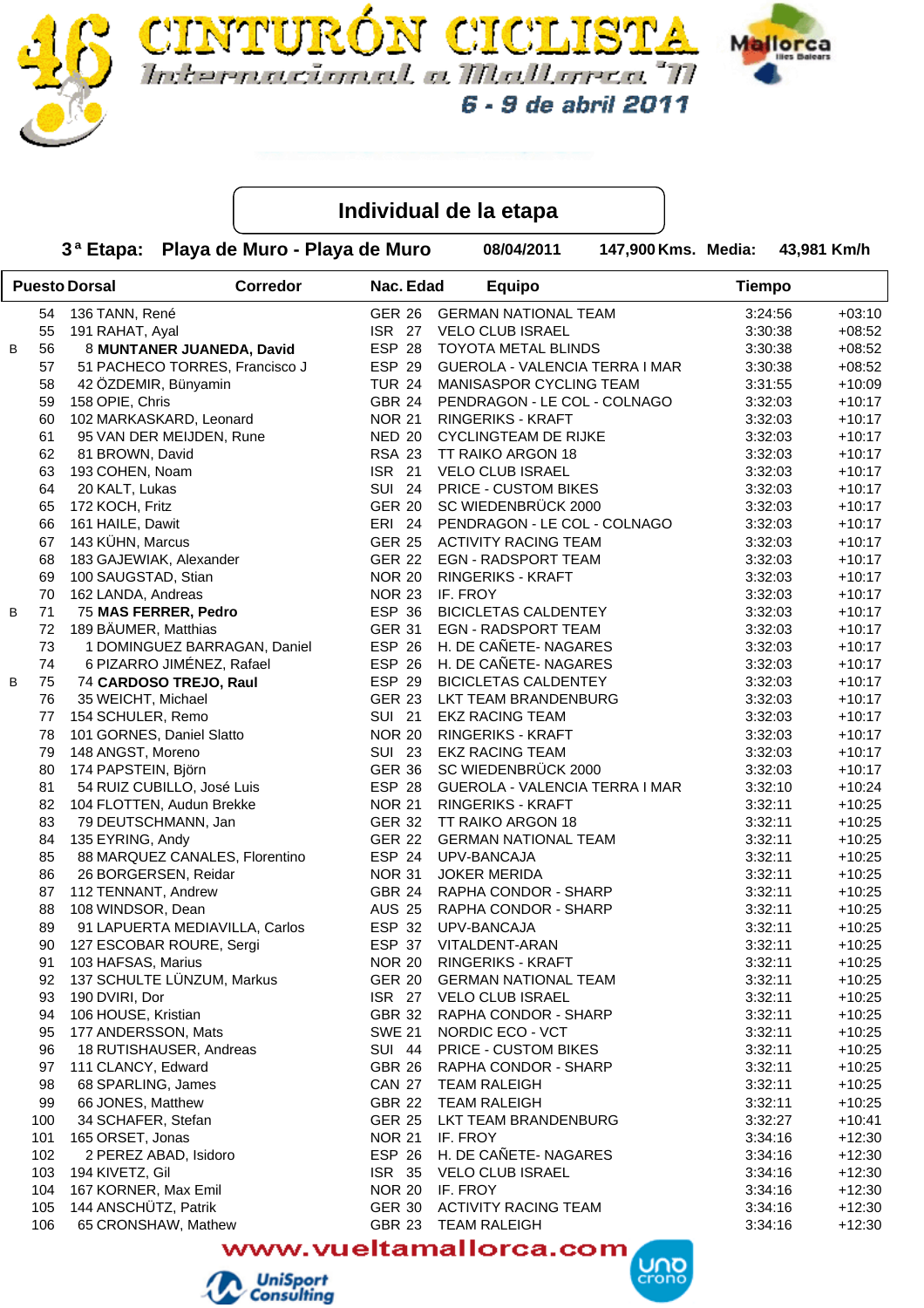



## **Individual de la etapa**

ON CICI

 **3 Playa de Muro - Playa de Muro ª Etapa: 08/04/2011 Media: Km/h**

147,900 Kms. Media: 43,981 Km/h

**UND** 

|   | <b>Puesto Dorsal</b> |                              | <b>Corredor</b> | Nac. Edad     | <b>Equipo</b>                         | <b>Tiempo</b> |          |  |
|---|----------------------|------------------------------|-----------------|---------------|---------------------------------------|---------------|----------|--|
|   | 107                  | 32 KOCH, Michel              |                 |               | GER 20 LKT TEAM BRANDENBURG           | 3:34:16       | $+12:30$ |  |
|   | 108                  | 134 BAUER, Markus            |                 |               | GER 22 GERMAN NATIONAL TEAM           | 3:34:16       | $+12:30$ |  |
|   | 109                  | 33 MEIER, Tino               |                 |               | GER 24 LKT TEAM BRANDENBURG           | 3:34:16       | $+12:30$ |  |
|   | 110                  | 139 BÖHM GRÄBER, Wenzel      |                 | <b>GER 19</b> | <b>GERMAN NATIONAL TEAM</b>           | 3:34:16       | $+12:30$ |  |
|   | 111                  | 44 ELLIOTT, Malcolm          |                 | <b>GBR 50</b> | <b>MOTORPOINT</b>                     | 3:34:16       | $+12:30$ |  |
|   | 112                  | 180 PENTON, Nils             |                 | <b>SWE 25</b> | NORDIC ECO - VCT                      | 3:34:16       | $+12:30$ |  |
|   | 113                  | 30 BARTKO, Robert            |                 |               | GER 36 LKT TEAM BRANDENBURG           | 3:34:16       | $+12:30$ |  |
|   | 114                  | 93 VERMEULEN, Jeff           |                 |               | NED 23 CYCLINGTEAM DE RIJKE           | 3:34:16       | $+12:30$ |  |
|   | 115                  | 98 VREUGDENHIL, Stefan       |                 |               | NED 22 CYCLINGTEAM DE RIJKE           | 3:34:16       | $+12:30$ |  |
|   | 116                  | 83 VAN PUYVELDE, Jan         |                 | GER 29        | TT RAIKO ARGON 18                     | 3:34:16       | $+12:30$ |  |
|   | 117                  | 37 FATIH, Harmanci           |                 | <b>TUR 23</b> | MANISASPOR CYCLING TEAM               | 3:34:16       | $+12:30$ |  |
|   | 118                  | 186 KLESSA, Tim              |                 | <b>GER 24</b> | <b>EGN - RADSPORT TEAM</b>            | 3:34:16       | $+12:30$ |  |
| B | 119                  | 73 MARIN MAYOL, Juan         |                 | ESP 21        | <b>BICICLETAS CALDENTEY</b>           | 3:34:16       | $+12:30$ |  |
|   | 120                  | 58 NORDHOFF, Alexander       |                 |               | GER 22 SEVEN STONES                   | 3:34:16       | $+12:30$ |  |
|   | 121                  | 141 HOFBAUER, Rolf           |                 |               | GER 25 ACTIVITY RACING TEAM           | 3:34:16       | $+12:30$ |  |
|   |                      | 122 152 JOST, Kevin          |                 |               | SUI 25 EKZ RACING TEAM                | 3:34:16       | $+12:30$ |  |
|   | 123                  | 149 CONRAD, Luca             |                 |               | SUI 23 EKZ RACING TEAM                | 3:34:16       | $+12:30$ |  |
| B | 124                  | 14 TORRES BARCELO, Albert    |                 | ESP 21        | <b>TOYOTA METAL BLINDS</b>            | 3:34:16       | $+12:30$ |  |
|   | 125                  | 116 WILKINSON, Callum        |                 | <b>GBR 23</b> | <b>ENDURA RACING</b>                  | 3:34:16       | $+12:30$ |  |
|   | 126                  | 140 STRECKER, Fabian         |                 | <b>GER 21</b> | <b>GERMAN NATIONAL TEAM</b>           | 3:34:16       | $+12:30$ |  |
|   | 127                  | 61 JOHR, Olivier             |                 | <b>GER 22</b> | <b>SEVEN STONES</b>                   | 3:34:16       | $+12:30$ |  |
| B | 128                  | 122 PERRYMAN, Jason          |                 | <b>BAR 24</b> | <b>GRUPO FONTANET</b>                 | 3:34:16       | $+12:30$ |  |
|   | 129                  | 82 TOLLES, Joachim           |                 |               | GER 25 TT RAIKO ARGON 18              | 3:34:16       | $+12:30$ |  |
|   | 130                  | 56 VELASCO BERNUZ, Raul      |                 | ESP 21        | <b>GUEROLA - VALENCIA TERRA I MAR</b> | 3:34:16       | $+12:30$ |  |
|   | 131                  | 41 PODGORNIK, Dean           |                 | <b>SLO 32</b> | MANISASPOR CYCLING TEAM               | 3:34:16       | $+12:30$ |  |
| В | 132                  | 71 AMER PASTOR, Sebastian    |                 | ESP 25        | <b>BICICLETAS CALDENTEY</b>           | 3:34:16       | $+12:30$ |  |
|   | 133                  | 63 PFEIFER, Ron              |                 | <b>GER 20</b> | <b>SEVEN STONES</b>                   | 3:34:16       | $+12:30$ |  |
| B | 134                  | 76 PINTO, Manuel S           |                 | <b>ARG 35</b> | <b>BICICLETAS CALDENTEY</b>           | 3:34:16       | $+12:30$ |  |
|   | 135                  | 129 PRADES REVERTER, Benjami |                 | ESP 28        | VITALDENT-ARAN                        | 3:34:16       | $+12:30$ |  |
|   | 136                  | 62 KNAUER, Florenz           |                 |               | GER 22 SEVEN STONES                   | 3:34:16       | $+12:30$ |  |
|   | 137                  | 175 SIEVERS, Holger          |                 |               | GER 43 SC WIEDENBRÜCK 2000            | 3:34:16       | $+12:30$ |  |
|   | 138                  | 57 ROTH, Christopher         |                 | <b>GER 21</b> | <b>SEVEN STONES</b>                   | 3:34:16       | $+12:30$ |  |
|   | 139                  | 173 MUELLER, Phillip         |                 |               | GER 20 SC WIEDENBRÜCK 2000            | 3:34:16       | $+12:30$ |  |
|   | 140                  | 166 EKELI, Eivind            |                 |               | NOR 22 IF. FROY                       | 3:40:04       | $+18:18$ |  |
|   | 141                  | 163 LANDA, Knut              |                 | <b>NOR 21</b> | IF. FROY                              | 3:40:04       | $+18:18$ |  |
|   | 142                  | 185 FASTRING, Boris          |                 |               | GER 35 EGN - RADSPORT TEAM            | 3:40:04       | $+18:18$ |  |
| В | 143                  | 13 BATLE CAIMARI, Juan       |                 | ESP 24        | <b>TOYOTA METAL BLINDS</b>            | 3:40:04       | $+18:18$ |  |
| В | 144                  | 90 CRESPI RAMOS, Daniel      |                 | ESP 26        | UPV-BANCAJA                           | 3:40:04       | $+18:18$ |  |
| B | 145                  | 132 LOPEZ LLULL, Jose M      |                 | ESP 20        | VITALDENT-ARAN                        | 3:40:04       | $+18:18$ |  |
|   | 146                  | 67 PARNES, Ryan              |                 | <b>USA 27</b> | <b>TEAM RALEIGH</b>                   | 3:40:04       | $+18:18$ |  |
|   | 147                  | 119 HAYLES, Robert           |                 | <b>GBR 38</b> | <b>ENDURA RACING</b>                  | 3:40:04       | $+18:18$ |  |
|   | 148                  | 70 KIPLING, Matthew          |                 | <b>GBR 29</b> | <b>TEAM RALEIGH</b>                   | 3:40:04       | $+18:18$ |  |
|   | 149                  | 192 SPEKTOR, Ori             |                 | <b>ISR 20</b> | <b>VELO CLUB ISRAEL</b>               | 3:40:04       | $+18:18$ |  |
|   | 150                  | 147 STEFFEN, Beck            |                 | <b>GER 21</b> | <b>ACTIVITY RACING TEAM</b>           | 3:40:04       | $+18:18$ |  |
|   | 151                  | 171 KOEHLER, Falko           |                 | <b>GER 20</b> | SC WIEDENBRÜCK 2000                   | 3:40:04       | $+18:18$ |  |
|   | 152                  | 157 MOZLEY, Jonathan         |                 | <b>GBR 24</b> | PENDRAGON - LE COL - COLNAGO          | 3:40:04       | $+18:18$ |  |
|   | 153                  | 5 RODRÍGUEZ CAMPOS, Diego    |                 | ESP 31        | H. DE CAÑETE- NAGARES                 | 3:40:04       | $+18:18$ |  |
|   | 154                  | 7 PEREZ MARTIN, David        |                 | <b>ESP 21</b> | H. DE CAÑETE- NAGARES                 | 3:40:07       | $+18:21$ |  |
|   | 155                  | 170 KLEMME, Daniel           |                 | <b>GER 20</b> | SC WIEDENBRÜCK 2000                   | 3:40:09       | $+18:23$ |  |
|   | 156                  | 169 KLEMME, Dennis           |                 | <b>GER 23</b> | SC WIEDENBRÜCK 2000                   | 3:40:09       | $+18:23$ |  |
|   | 157                  | 92 KRAUWEL, Bas              |                 | <b>NED 20</b> | <b>CYCLINGTEAM DE RIJKE</b>           | 3:40:09       | $+18:23$ |  |
|   | 158                  | 80 HASSINK, Arne             |                 | <b>NED 27</b> | TT RAIKO ARGON 18                     | 3:40:09       | $+18:23$ |  |
|   | 159                  | 187 LOOS, Tobias             |                 | <b>GER 20</b> | EGN - RADSPORT TEAM                   | 3:40:09       | $+18:23$ |  |
|   |                      |                              |                 |               |                                       |               |          |  |

www.vueltamallorca.com

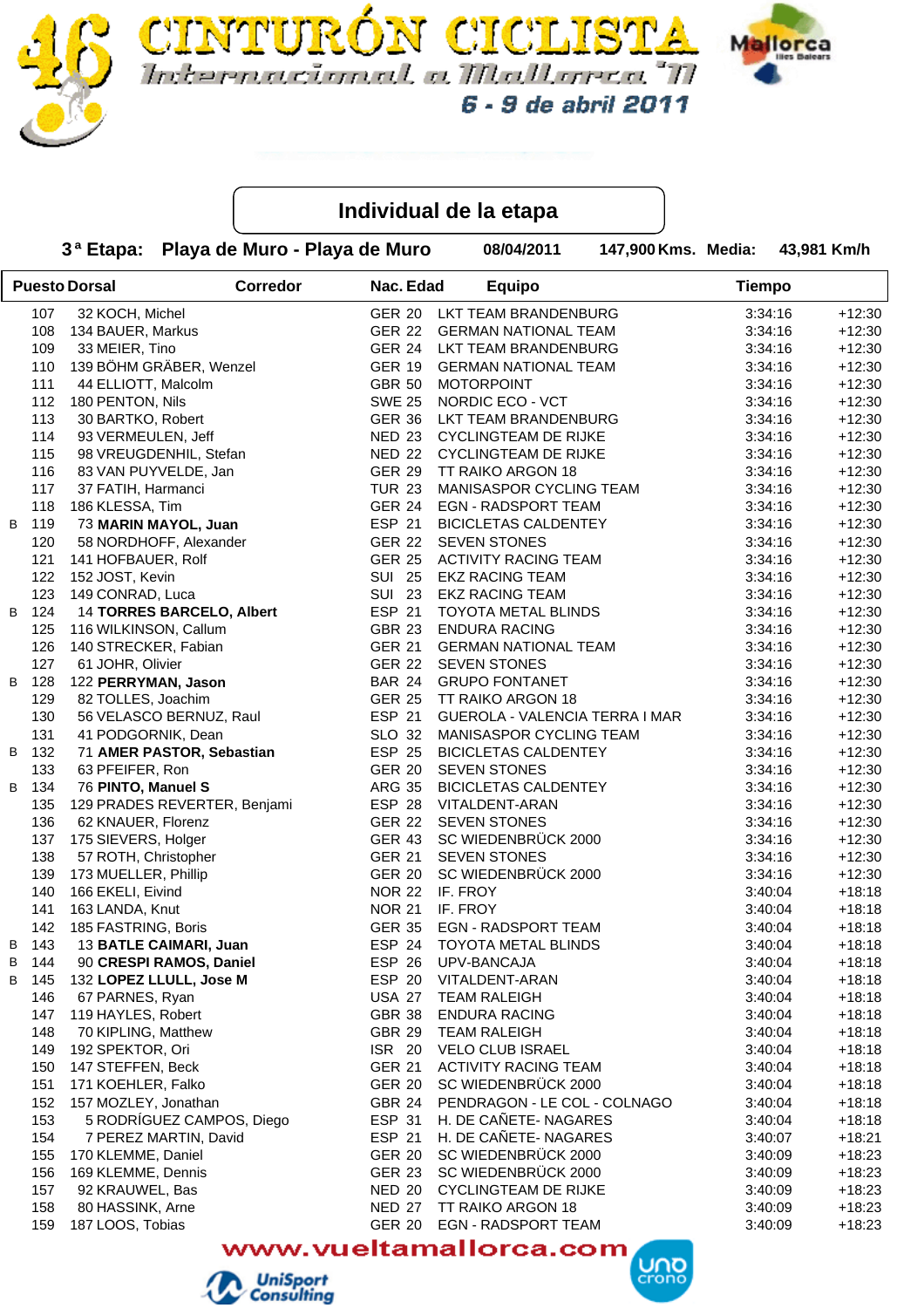



## **Individual de la etapa**

**3<sup>a</sup> Etapa: Playa de Muro - Playa de Muro**  $\frac{0.8}{0.42011}$ 

147,900 Kms. Media: 43,981 Km/h

|   |              | <b>Puesto Dorsal</b><br><b>Corredor</b> | Nac. Edad     | <b>Equipo</b>               | Tiempo  |          |
|---|--------------|-----------------------------------------|---------------|-----------------------------|---------|----------|
|   | 160          | 142 HORSTMAN, Simon                     | <b>GER 31</b> | ACTIVITY RACING TEAM        | 3:40:09 | $+18:23$ |
|   | 161          | 107 CRAVEN, Dan                         | <b>NAM 28</b> | RAPHA CONDOR - SHARP        | 3:40:09 | $+18:23$ |
| B | 162          | 123 QUETGLAS RIERA, Bartolomeu          | <b>ESP 52</b> | <b>GRUPO FONTANET</b>       | 3:46:16 | $+24:30$ |
|   | 163          | 131 NADAL MAGRINYA, Josep               | ESP 20        | VITALDENT-ARAN              | 3:47:53 | $+26:07$ |
|   | 164          | 31 HEIDER, Johannes                     | <b>GER 24</b> | LKT TEAM BRANDENBURG        | 3:47:53 | $+26:07$ |
|   | 165          | 29 BARKSCHAT, Tobias                    | <b>GER 20</b> | LKT TEAM BRANDENBURG        | 3:47:53 | $+26:07$ |
|   | ABN          | 53 DÍAZ BUJ, Iván                       | ESP 29        | <b>GUEROLA - VALENCIA T</b> |         |          |
|   | ABN          | 12 BERNAL ROSIQUE, Pablo Aitor          | <b>ESP 25</b> | <b>TOYOTA METAL BLINDS</b>  |         |          |
|   | ABN          | 89 MORA VEDRI, Sebastián                | ESP 23        | UPV-BANCAJA                 |         |          |
|   | ABN          | 188 SYDLIK, Tobias                      | <b>GER 25</b> | <b>EGN - RADSPORT TEAM</b>  |         |          |
|   | B ABN        | <b>72 ARTIGUES RAMIS, Francesc</b>      | ESP 29        | <b>BICICLETAS CALDENTEY</b> |         |          |
|   | B ABN        | 121 GONZALVEZ LLITERAS, Salvador        | <b>ESP 19</b> | <b>GRUPO FONTANET</b>       |         |          |
|   | <b>B ABN</b> | 124 SOTO MANRESA, Miguel                | <b>ESP 21</b> | <b>GRUPO FONTANET</b>       |         |          |
|   | <b>B ABN</b> | 126 TUR YERN, Aitor                     | ESP 20        | <b>GRUPO FONTANET</b>       |         |          |
|   | ABN          | 178 SVENSSON, Mattias                   | <b>SWE 28</b> | NORDIC ECO - VCT            |         |          |
|   | ABN          | 160 MARTÍN, Jake                        | <b>GBR 19</b> | PENDRAGON - LE COL -        |         |          |

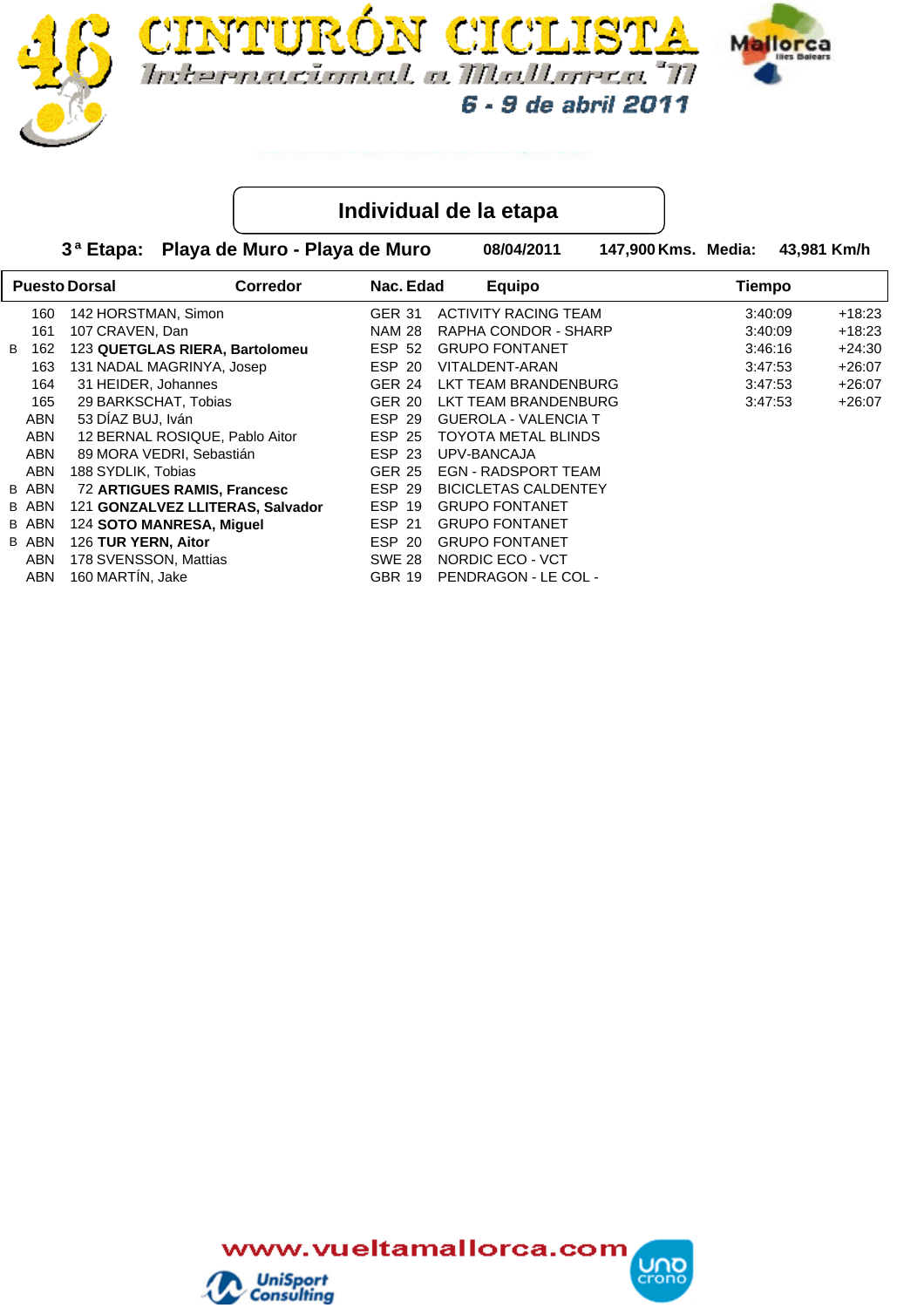



FURON CICLI

Internacional a Mallanca "M

6 - 9 de abril 2011

|   |    | 3ª Etapa: Playa de Muro - Playa de Muro |            | 08/04/2011<br>303,500 Kms. Media:   |                    | 42,661 Km/h  |
|---|----|-----------------------------------------|------------|-------------------------------------|--------------------|--------------|
|   |    | <b>PuestoDorsalCorredor</b>             | Nac.Edad   | <b>Equipo</b>                       | <b>Tiempo</b>      | cc           |
|   |    | 1 115 CAMAÑO ORTUZAR, Iker              | <b>ESP</b> | 32 ENDURA RACING                    | 7:06:51            | 97           |
|   | 2  | 40 VALJAVEC, Tadej                      | <b>SLO</b> | 34 MANISASPOR CYCLING TEAM          | 7:07:23            | $+32 54$     |
|   | 3  | 43 BIBBY, Ian                           | GBR        | <b>25 MOTORPOINT</b>                | 7:07:49            | $+58 83$     |
|   | 4  | 153 KUENZLI, Raymond                    | SUI        | 27 EKZ RACING TEAM                  | 7:08:17            | $+01:26 10$  |
| s | 5  | 159 MCLAUGHLIN, James                   |            | GBR 21 PENDRAGON - LE COL - COLNAGO | 7:08:20            | $+01:2966$   |
|   | 6  | 50 BELDA MIRA, Jose                     | <b>ESP</b> | 36 GUEROLA - VALENCIA TERRA I MAR   | 7:09:37            | $+02:46$ 98  |
|   | 7  | 23 WILMANN, Frederik                    |            | NOR 26 JOKER MERIDA                 | 7:10:02            | $+03:11 24$  |
|   | 8  | 48 BIALOBLOCKI, Marcin                  | POL        | 28 MOTORPOINT                       | 7:10:58            | $+04:07$  29 |
|   | 9  | 146 HOFFMAN, Erik                       | <b>NAM</b> | 30 ACTIVITY RACING TEAM             | 7:11:03            | $+04:12 37$  |
|   | 10 | 118 PARTRIDGE, Robert                   |            | GBR 26 ENDURA RACING                | 7:11:10            | $+04:19 40$  |
|   | 11 | 16 OBERHOLZER, Bernhard                 | SUI        | 26 PRICE - CUSTOM BIKES             | 7:11:17            | $+04:26 55$  |
|   | 12 | 24 REMME, Stian                         |            | NOR 29 JOKER MERIDA                 | 7:11:17            | $+04:26 98$  |
|   |    | 13 176 ANDERSSON, Lars                  |            | SWE 23 NORDIC ECO - VCT             | 7:11:17            | $+04:26 98$  |
|   |    | 14 117 CLARKE, David                    |            | GBR 32 ENDURA RACING                | 7:11:18            | $+04:27$ 44  |
|   | 15 | 78 BELKA, Mathias                       |            | GER 25 TT RAIKO ARGON 18            | 7:11:31            | $+04:40 49$  |
|   | 16 | 38 CANECKY, Marek                       |            | SVK 23 MANISASPOR CYCLING TEAM      | 7:11:56            | $+05:05$ 58  |
| s |    | 17 156 LLOYD, Rhys                      |            | GBR 22 PENDRAGON - LE COL - COLNAGO | 7:11:56            | $+05:05 68$  |
|   | 18 | 25 RAKE, Christer                       |            | NOR 24 JOKER MERIDA                 | 7:14:05            | $+07:14$ 25  |
|   | 19 | 96 PFINGSTEN, Christoph                 |            | GER 24 CYCLINGTEAM DE RIJKE         | 7:14:06            | $+07:15 51$  |
| s | 20 | 45 MCEVOY, Jonathan                     |            | GBR 22 MOTORPOINT                   | 7:14:07            | $+07:16$ 76  |
|   | 21 | 94 DIJKXHOORN, Rikke                    | NED        | 25 CYCLINGTEAM DE RIJKE             | 7:14:12            | $+07:21$ 21  |
|   |    | 22 110 TIERNAN-LOCK, Jonathan           |            | GBR 27 RAPHA CONDOR - SHARP         | 7:14:13            | $+07:22 33$  |
|   | 23 | 15 SCHNYDER, Nicolas                    | <b>SUI</b> | 24 PRICE - CUSTOM BIKES             | 7:14:15            | $+07:24 27$  |
| s | 24 | 99 JARLSETH, Eirik Kasa                 |            | NOR 21 RINGERIKS - KRAFT            | 7:14:18            | $+07:27$  96 |
|   | 25 | 36 YATES, Jeremy                        | <b>NZL</b> | 29 MANISASPOR CYCLING TEAM          | 7:14:22            | $+07:31 15$  |
|   | 26 | 17 HENGGELER, Daniel                    | <b>SUI</b> | 23 PRICE - CUSTOM BIKES             | 7:14:25            | $+07:34 50$  |
|   | 27 | 128 ZUGASTI ARRESE, Ibon                | <b>ESP</b> | 39 VITALDENT-ARAN                   | 7:14:31            | $+07:40$ 3   |
|   | 28 | 84 OALERICH, Jan                        | GER        | 23 TT RAIKO ARGON 18                |                    | $+07:42 37$  |
|   | 29 |                                         |            | NOR 23 JOKER MERIDA                 | 7:14:33<br>7:14:33 | $+07:42 95$  |
|   | 30 | 22 SÖRTVEIT, Sondre Gjerdevi            | <b>SRB</b> | 22 MANISASPOR CYCLING TEAM          | 7:14:41            | $+07:50 67$  |
| s |    | 39 KASA, Gabor                          |            | GBR 25 MOTORPOINT                   |                    |              |
|   | 31 | 46 SAMPSON, James                       |            |                                     | 7:14:47            | $+07:56 84$  |
|   | 32 | 64 HOLOHAN, Liam                        |            | GBR 23 TEAM RALEIGH                 | 7:14:51            | $+08:00 44$  |
|   | 33 | 86 SOLANO OLIVARES, Pere                | ESP        | 27 UPV-BANCAJA                      | 7:14:53            | $+08:02$ 39  |
|   | 34 | 151 HEULE, Cristian                     | SUI        | 36 EKZ RACING TEAM                  | 7:14:55            | $+08:04$ 2   |
| s | 35 | 150 FUCHS, Dominik                      | SUI        | 21 EKZ RACING TEAM                  | 7:15:16            | $+08:25 95$  |
|   |    | 36 127 ESCOBAR ROURE, Sergi             | <b>ESP</b> | <b>37 VITALDENT-ARAN</b>            | 7:21:18            | $+14:27$ 8   |
|   |    | 37 181 GINGSJÖ, Alexander               |            | SWE 31 NORDIC ECO - VCT             | 7:21:26            | $+14:35 91$  |
|   | 38 | 47 TOBYN, Horton                        |            | GBR 25 MOTORPOINT                   | 7:21:35            | $+14:44$ 5   |
|   |    | 39 136 TANN, René                       |            | GER 26 GERMAN NATIONAL TEAM         | 7:21:35            | $+14:44 80$  |
|   | 40 | 68 SPARLING, James                      |            | CAN 27 TEAM RALEIGH                 | 7:21:38            | $+14:47$ 75  |
| s | 41 | 97 STAMSNIJDER, Bas                     |            | NED 22 CYCLINGTEAM DE RIJKE         | 7:21:44            | $+14:53 72$  |
|   |    | 42 106 HOUSE, Kristian                  |            | GBR 32 RAPHA CONDOR - SHARP         | 7:21:46            | $+14:55 64$  |
|   | 43 | 174 PAPSTEIN, Björn                     |            | GER 36 SC WIEDENBRÜCK 2000          | 7:21:49            | $+14:58 36$  |
|   | 44 | 179 PERSSON, Petter                     |            | SWE 26 NORDIC ECO - VCT             | 7:21:58            | +15:07 22    |
|   | 45 | 85 MIGUEL PARRA, Antonio                | <b>ESP</b> | 29 UPV-BANCAJA                      | 7:22:04            | $+15:13 35$  |
| s | 46 | 19 AREGGER, Marcel                      | SUI        | 21 PRICE - CUSTOM BIKES             | 7:22:07            | $+15:16$ 3   |
|   |    | 47 162 LANDA, Andreas                   | NOR        | 23 IF. FROY                         | 7:22:10            | $+15:1968$   |
|   | 48 | 130 BETALU CONSTANTINO, Josep           | <b>ESP</b> | 34 VITALDENT-ARAN                   | 7:22:15            | $+15:24 80$  |
| s | 49 | 21 AUBERT, Loic                         | SUI        | 21 PRICE - CUSTOM BIKES             | 7:22:19            | $+15:28 16$  |
|   | 50 | 52 MARTÍNEZ JIMÉNEZ, Iván               | <b>ESP</b> | 26 GUEROLA - VALENCIA TERRA I MAR   | 7:22:20            | +15:29 60    |
|   | 51 | 79 DEUTSCHMANN, Jan                     |            | GER 32 TT RAIKO ARGON 18            | 7:22:21            | $+15:30 61$  |
|   | 52 | 55 MARTÍNEZ GARCÍA, Víctor              | ESP        | 26 GUEROLA - VALENCIA TERRA I MAR   | 7:22:22            | $+15:31 99$  |



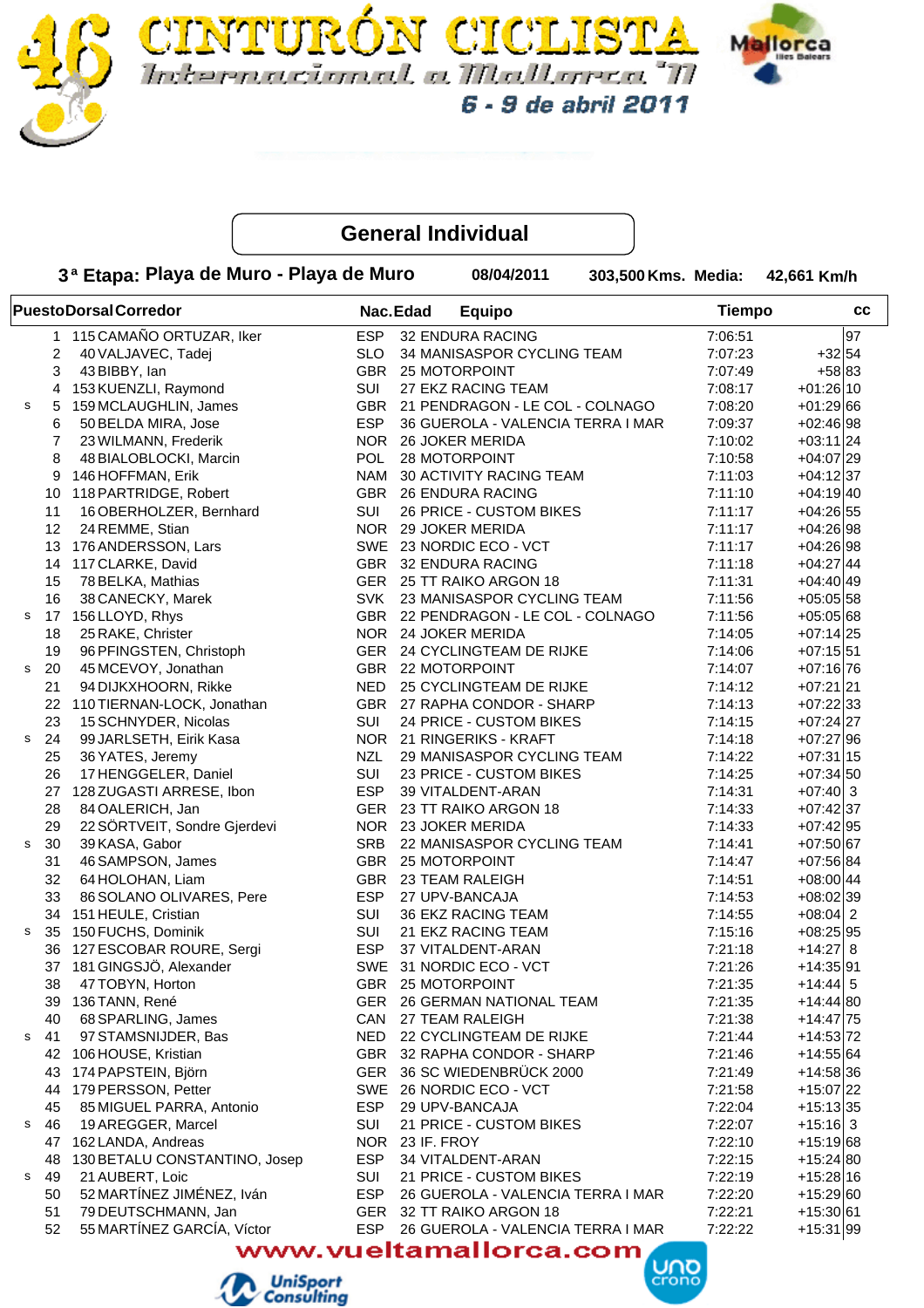



Internacional a Mallarea "M

6 - 9 de abril 2011

**PuestoDorsalCorredor Equipo Nac.Edad** Equipo  **3ª Etapa: Playa de Muro - Playa de Muro 08/04/2011 Media: Km/h Tiempo 303,500 Kms. Media: Nac.Edad cc** 53 UPV-BANCAJA 91 LAPUERTA MEDIAVILLA, Carlos ESP 32 80 7:22:24 +15:33 s 54 154 SCHULER. Remo SUI 21 EKZ RACING TEAM 7:22:28 +15:37 10 s 55 GERMAN NATIONAL TEAM 138SCHELB, Julian GER 19 26 7:22:29 +15:38 56 164 BORRESEN, Magnus 15:39 NOR 23 IF. FROY 164 BORRESEN, Magnus 16:39 139 57 88 MARQUEZ CANALES, Florentino ESP 24 UPV-BANCAJA  $7:22:33 +15:42 \mid 49$ B 58 74 **CARDOSO TREJO, Raul** ESP 29 BICICLETAS CALDENTEY 7:22:59 +16:08 5 s 59 ENDURA RACING 113 THWAITES, Scott GBR 21 3 7:24:20 +17:29 60 145 STEFFENHANNES, Greger GER 30 ACTIVITY RACING TEAM 7:24:45 +17:54 89 61 109 DEMPSTER, Zakkari AUS 24 RAPHA CONDOR - SHARP 7:25:35 +18:44 20 s 62 TEAM RALEIGH 69 HANDLEY, Richard GBR 21 16 7:25:38 +18:47 s 63 59 KERN, Julian 68 GER 22 SEVEN STONES 63 59 KERN, 19:36 18 64 81 BROWN, David RSA 23 TT RAIKO ARGON 18 7:28:52 +22:01 8 s 65 100 SAUGSTAD. Stian NOR 20 RINGERIKS - KRAFT 7:28:56 +22:05 40 66 PENDRAGON - LE COL - COLNAGO 155BARKER, Yanto GBR 31 35 7:29:01 +22:10 67 34 SCHAFER, Stefan GER 25 LKT TEAM BRANDENBURG 7:29:17 +22:26 89 s 68 95 VAN DER MEIJDEN, Rune NED 20 CYCLINGTEAM DE RIJKE 7:29:26 +22:35 43 69 42 ÖZDEMIR, Bünyamin TUR 24 MANISASPOR CYCLING TEAM 7:29:26 +22:35 99 70 1 DOMINGUEZ BARRAGAN, Daniel ESP 26 H. DE CAÑETE- NAGARES 7:29:28 +22:37 | 14 71 LKT TEAM BRANDENBURG 35 WEICHT, Michael GER 23 99 7:29:28 +22:37 72 ACTIVITY RACING TEAM 143KÜHN, Marcus CER 25 ACTIVITY RACING TEAM 143KÜHN, Marcus +22:44 73 RAPHA CONDOR - SHARP 107 CRAVEN, Dan NAM 28 49 7:29:36 +22:45 74 PENDRAGON - LE COL - COLNAGO 161 HAILE, Dawit ERI 24 32 7:29:59 +23:08 s 75 58 NORDHOFF, Alexander GER 22 SEVEN STONES 6 7:30:03 +23:12 79 s 76 183 GAJEWIAK, Alexander GER 22 EGN - RADSPORT TEAM 7:30:07 +23:16 42 s 77 137 SCHULTE LÜNZUM, Markus GER 20 GERMAN NATIONAL TEAM 137 SCHULTE LÜNZUM, Markus GER 20 GERMAN NATIONAL TEAM 78 VELO CLUB ISRAEL 190 DVIRI, Dor ISR 27 32 7:30:30 +23:39 79 VELO CLUB ISRAEL 191 RAHAT, Ayal ISR 27 28 7:30:40 +23:49 s 80 LKT TEAM BRANDENBURG 32KOCH, Michel GER 20 26 7:31:10 +24:19 81 NORDIC ECO - VCT 180PENTON, Nils SWE 25 94 7:31:20 +24:29 82 MANISASPOR CYCLING TEAM 37 FATIH, Harmanci TUR 23 86 7:31:39 +24:48 83 167 KORNER, Max Emil NOR 20 IF. FROY 168 167 KORNER, Max Emil 167 KORNER, Max Emil 167 KORNER, Max Emil 16 84 H. DE CAÑETE- NAGARES 6PIZARRO JIMÉNEZ, Rafael ESP 26 47 7:31:51 +25:00 s 85 103 HAFSAS, Marius 103 NOR 20 RINGERIKS - KRAFT 103 7:32:09 +25:18 54 86 189 BÄUMER, Matthias  $GER = 31$  EGN - RADSPORT TEAM 7:32:16 +25:25 3 87 112 TENNANT, Andrew GBR 24 RAPHA CONDOR - SHARP 7:32:45 +25:54 72 88 JOKER MERIDA 26BORGERSEN, Reidar NOR 31 42 7:32:47 +25:56 89 RAPHA CONDOR - SHARP 111 CLANCY, Edward GBR 26 15 7:32:51 +26:00 s 90 66 JONES, Matthew GBR 22 TEAM RALEIGH 66 JONES, Matthew GBR 22 TEAM RALEIGH 91 108 WINDSOR, Dean AUS 25 RAPHA CONDOR - SHARP 7:33:15 +26:24 92 s 92 172 KOCH, Fritz **172 STAR 10 GER 20 SC WIEDENBRÜCK 2000** 7:33:26 +26:35 10 s 93 102 MARKASKARD, Leonard NOR 21 RINGERIKS - KRAFT 7:33:28 +26:37 | 45 94 148 ANGST, Moreno SUI 23 EKZ RACING TEAM 7:33:48 +26:57 36 95 83 VAN PUYVELDE, Jan GER 29 TT RAIKO ARGON 18 7:34:14 +27:23 16 B 96 TOYOTA METAL BLINDS 8 **MUNTANER JUANEDA, David** ESP 28 98 7:34:19 +27:28 97 51 PACHECO TORRES, Francisco J ESP 29 GUEROLA - VALENCIA TERRA I MAR 7:34:31 +27:40 37 98 H. DE CAÑETE- NAGARES 2PEREZ ABAD, Isidoro ESP 26 15 7:34:50 +27:59 99 MOTORPOINT 44ELLIOTT, Malcolm GBR 50 37 7:35:20 +28:29 100 65 CRONSHAW, Mathew GBR 23 TEAM RALEIGH 65 CRONSHAW, Mathew GBR 23 TEAM RALEIGH s 101 S7 ROTH, Christopher GER 21 SEVEN STONES 57:35:25 +28:34 83 102 116 WILKINSON, Callum GBR 23 ENDURA RACING 102 116 WILKINSON, Callum 428:39 19 103 129 PRADES REVERTER, Benjami ESP 28 VITALDENT-ARAN 7:35:30 +28:39 +28:39 +28:39 +28:39 104 152 JOST, Kevin **108 COVERSION SUI 25 EKZ RACING TEAM** 7:35:31 +28:40 14

www.vueltamallorca.com



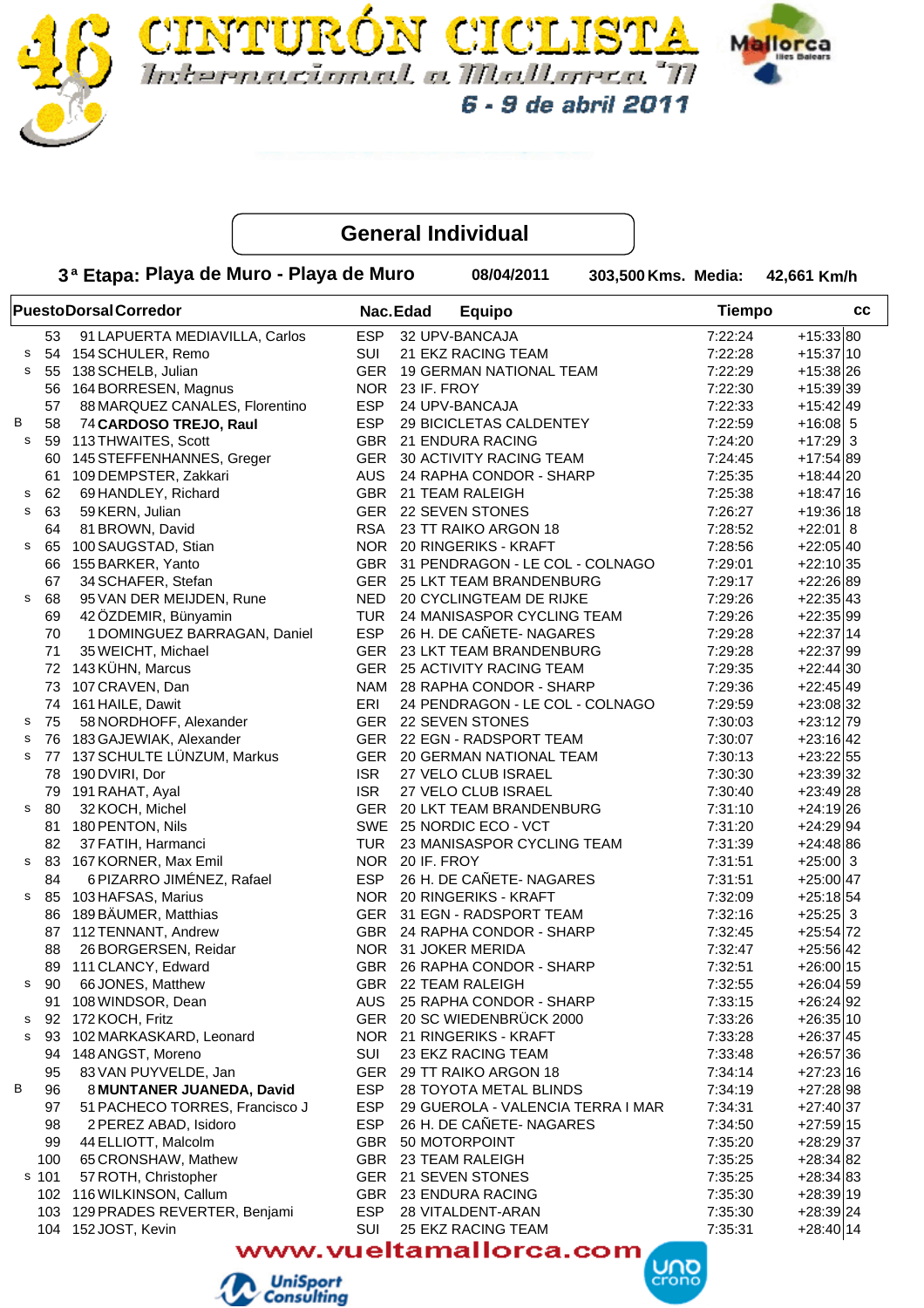



**FURÓN CICLIS** 

6 - 9 de abril 2011

Internacional a Mallanea "M

|          | 3 <sup>a</sup> Etapa: Playa de Muro - Playa de Muro |                 | 08/04/2011<br>303,500 Kms. Media: |               | 42,661 Km/h  |
|----------|-----------------------------------------------------|-----------------|-----------------------------------|---------------|--------------|
|          | <b>PuestoDorsalCorredor</b>                         | Nac.Edad        | <b>Equipo</b>                     | <b>Tiempo</b> | СC           |
|          | s 105 134 BAUER, Markus                             | GER             | 22 GERMAN NATIONAL TEAM           | 7:35:50       | $+28:59 87$  |
| B 106    | 75 MAS FERRER, Pedro                                | <b>ESP</b>      | 36 BICICLETAS CALDENTEY           | 7:36:08       | $+29:17$ 95  |
| 107      | 20 KALT, Lukas                                      | SUI             | 24 PRICE - CUSTOM BIKES           | 7:36:21       | +29:30 29    |
| s 108    | 101 GORNES, Daniel Slatto                           | <b>NOR</b>      | 20 RINGERIKS - KRAFT              | 7:36:31       | $+29:40 67$  |
| 109      | 54 RUIZ CUBILLO, José Luis                          | <b>ESP</b>      | 28 GUEROLA - VALENCIA TERRA I MAR | 7:36:36       | $+29:45$ 6   |
|          | 110 194 KIVETZ, Gil                                 | <b>ISR</b>      | <b>35 VELO CLUB ISRAEL</b>        | 7:36:37       | $+29:46$  26 |
| s 111    | 104 FLOTTEN, Audun Brekke                           | <b>NOR</b>      | 21 RINGERIKS - KRAFT              | 7:36:45       | $+29:54$ 7   |
|          | s 112 135 EYRING, Andy                              | GER             | 22 GERMAN NATIONAL TEAM           | 7:37:01       | $+30:10$  22 |
| 113      | 18 RUTISHAUSER, Andreas                             | SUI             | 44 PRICE - CUSTOM BIKES           | 7:37:05       | $+30:14 54$  |
|          | s 114 193 COHEN, Noam                               | <b>ISR</b>      | 21 VELO CLUB ISRAEL               | 7:37:12       | $+30:21$ 43  |
| s 115    | 56 VELASCO BERNUZ, Raul                             | <b>ESP</b>      | 21 GUEROLA - VALENCIA TERRA I MAR | 7:38:15       | $+31:24 80$  |
| 116      | 93 VERMEULEN, Jeff                                  | <b>NED</b>      | 23 CYCLINGTEAM DE RIJKE           | 7:38:22       | $+31:31 26$  |
| 117      | 41 PODGORNIK, Dean                                  | <b>SLO</b>      | 32 MANISASPOR CYCLING TEAM        | 7:38:24       | $+31:33 57$  |
| 118      | 30 BARTKO, Robert                                   | <b>GER</b>      | 36 LKT TEAM BRANDENBURG           | 7:38:25       | $+31:34 73$  |
| s 119    | 173 MUELLER, Phillip                                | GER             | 20 SC WIEDENBRÜCK 2000            | 7:38:33       | $+31:42 87$  |
| 120      | 82 TOLLES, Joachim                                  | GER             | 25 TT RAIKO ARGON 18              | 7:38:34       | $+31:43 58$  |
| $s$ 121  | 7 PEREZ MARTIN, David                               | ESP             | 21 H. DE CAÑETE- NAGARES          | 7:38:36       | $+31:45 39$  |
| Bs 122   | 14 TORRES BARCELO, Albert                           | <b>ESP</b>      | 21 TOYOTA METAL BLINDS            | 7:38:39       | $+31:48 92$  |
|          | 123 175 SIEVERS, Holger                             | <b>GER</b>      | 43 SC WIEDENBRÜCK 2000            | 7:38:44       | $+31:53 57$  |
| s 124    | 98 VREUGDENHIL, Stefan                              | <b>NED</b>      | 22 CYCLINGTEAM DE RIJKE           | 7:38:46       | $+31:55 92$  |
| B 125    | 76 PINTO, Manuel S                                  | ARG             | 35 BICICLETAS CALDENTEY           | 7:38:55       | $+32:04$ 59  |
| s 126    | 165 ORSET, Jonas                                    | <b>NOR</b>      | 21 IF. FROY                       | 7:38:58       | $+32:07$ 48  |
| s 127    |                                                     | GER             | 22 SEVEN STONES                   | 7:38:59       | $+32:08$  24 |
| B 128    | 62 KNAUER, Florenz<br>71 AMER PASTOR, Sebastian     | <b>ESP</b>      | 25 BICICLETAS CALDENTEY           |               | $+32:09$ 18  |
|          |                                                     |                 |                                   | 7:39:00       |              |
| s 129    | 63 PFEIFER, Ron                                     | <b>GER</b>      | 20 SEVEN STONES                   | 7:39:03       | $+32:12$ 2   |
|          | 130 141 HOFBAUER, Rolf                              | <b>GER</b>      | 25 ACTIVITY RACING TEAM           | 7:39:05       | $+32:14 30$  |
| s 131    | 61 JOHR, Olivier                                    | GER             | 22 SEVEN STONES                   | 7:39:06       | $+32:15$ 78  |
|          | s 132 139 BÖHM GRÄBER, Wenzel                       | <b>GER</b>      | <b>19 GERMAN NATIONAL TEAM</b>    | 7:39:07       | $+32:16 68$  |
| 133      | 33 MEIER, Tino                                      | <b>GER</b>      | 24 LKT TEAM BRANDENBURG           | 7:39:10       | $+32:19$ 12  |
| s 134    | 140 STRECKER, Fabian                                | GER             | 21 GERMAN NATIONAL TEAM           | 7:39:16       | $+32:25 48$  |
|          | 135 186 KLESSA, Tim                                 | <b>GER</b>      | 24 EGN - RADSPORT TEAM            | 7:39:20       | $+32:29$ 75  |
|          | B 136 122 PERRYMAN, Jason                           | BAR             | 24 GRUPO FONTANET                 | 7:39:20       | $+32:29$ 77  |
|          | 137 149 CONRAD, Luca                                | SUI             | 23 EKZ RACING TEAM                | 7:39:28       | $+32:37$ 7   |
| Bs 138   | 73 MARIN MAYOL, Juan                                | <b>ESP</b>      | 21 BICICLETAS CALDENTEY           | 7:39:46       | $+32:55 50$  |
|          | 139 144 ANSCHÜTZ, Patrik                            | <b>GER</b>      | <b>30 ACTIVITY RACING TEAM</b>    | 7:39:54       | $+33:03 15$  |
|          | 140 158 OPIE, Chris                                 | <b>GBR</b>      | 24 PENDRAGON - LE COL - COLNAGO   | 7:43:19       | $+36:28$ 17  |
| 141      | 67 PARNES, Ryan                                     |                 | USA 27 TEAM RALEIGH               | 7:43:53       | $+37:02$ 55  |
|          | 142 119 HAYLES, Robert                              | GBR             | <b>38 ENDURA RACING</b>           | 7:44:18       | $+37:27$  20 |
| В<br>143 | 90 CRESPI RAMOS, Daniel                             | <b>ESP</b>      | 26 UPV-BANCAJA                    | 7:44:31       | $+37:40 33$  |
| 144      | 80 HASSINK, Arne                                    | NED             | 27 TT RAIKO ARGON 18              | 7:44:34       | $+37:43 55$  |
| s 145    | 92 KRAUWEL, Bas                                     | NED             | 20 CYCLINGTEAM DE RIJKE           | 7:44:39       | $+37:48$ 17  |
| 146      | 70 KIPLING, Matthew                                 | GBR             | 29 TEAM RALEIGH                   | 7:44:54       | $+38:03 65$  |
|          | s 147 170 KLEMME, Daniel                            | GER             | 20 SC WIEDENBRÜCK 2000            | 7:44:59       | $+38:08 68$  |
| B 148    | 13 BATLE CAIMARI, Juan                              | ESP             | 24 TOYOTA METAL BLINDS            | 7:45:00       | $+38:09$ 58  |
|          | 149 169 KLEMME, Dennis                              | GER             | 23 SC WIEDENBRÜCK 2000            | 7:45:01       | $+38:10 23$  |
|          | s 150 166 EKELI, Eivind                             | NOR 22 IF. FROY |                                   | 7:45:05       | $+38:14 33$  |
| s 151    | 163 LANDA, Knut                                     | NOR 21 IF. FROY |                                   | 7:45:11       | +38:20 68    |
|          | 152 142 HORSTMAN, Simon                             | <b>GER</b>      | 31 ACTIVITY RACING TEAM           | 7:45:16       | $+38:25 45$  |
|          | 153 185 FASTRING, Boris                             | GER             | 35 EGN - RADSPORT TEAM            | 7:45:24       | $+38:33$ 3   |
|          | s 154 187 LOOS, Tobias                              |                 | GER 20 EGN - RADSPORT TEAM        | 7:45:33       | $+38:42 26$  |
| s 155    | 192 SPEKTOR, Ori                                    | <b>ISR</b>      | 20 VELO CLUB ISRAEL               | 7:45:37       | $+38:46 67$  |
|          | s 156 177 ANDERSSON, Mats                           |                 | SWE 21 NORDIC ECO - VCT           | 7:49:27       | +42:36 29    |

www.vueltamallorca.com

**UOD** 

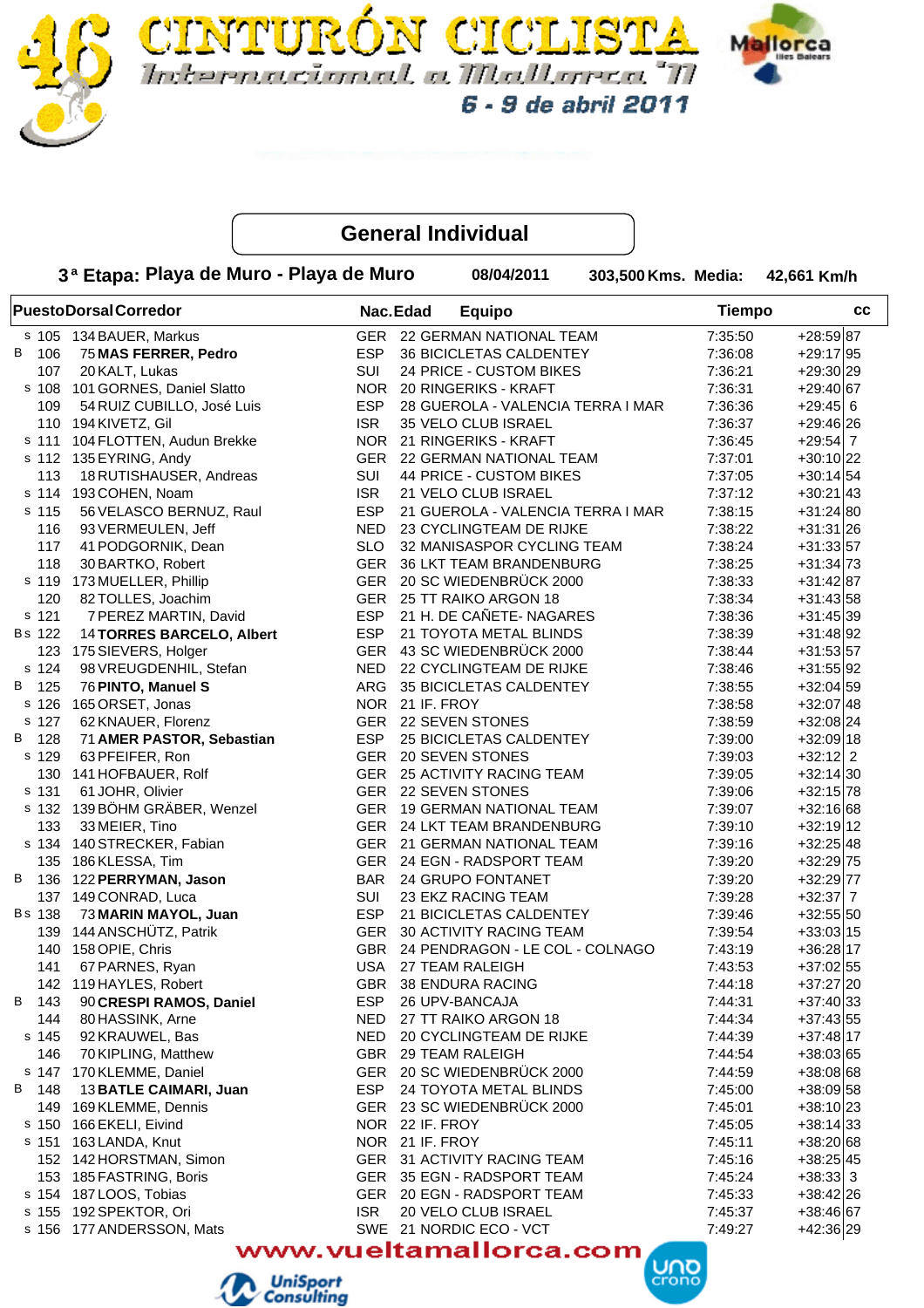

 **3ª Etapa: Playa de Muro - Playa de Muro 08/04/2011 Media: Km/h 303,500 Kms. Media:** 

| <b>PuestoDorsalCorredor</b> |                                    |            | Nac.Edad<br><b>Equipo</b>           | Tiempo  |             | <b>CC</b> |
|-----------------------------|------------------------------------|------------|-------------------------------------|---------|-------------|-----------|
| 157                         | 157 MOZLEY, Jonathan               |            | GBR 24 PENDRAGON - LE COL - COLNAGO | 7:49:47 | +42:56 67   |           |
|                             | s 158 171 KOEHLER, Falko           |            | GER 20 SC WIEDENBRÜCK 2000          | 7:52:09 | +45:18 11   |           |
| 159                         | 31 HEIDER, Johannes                |            | GER 24 LKT TEAM BRANDENBURG         | 7:52:29 | +45:38 19   |           |
| Bs 160                      | 132 LOPEZ LLULL, Jose M            | <b>ESP</b> | 20 VITALDENT-ARAN                   | 7:52:33 | +45:4254    |           |
| $s$ 161                     | 29 BARKSCHAT, Tobias               |            | GER 20 LKT TEAM BRANDENBURG         | 7:52:41 | +45:50 37   |           |
| 162                         | 5 RODRÍGUEZ CAMPOS, Diego          |            | ESP 31 H. DE CAÑETE- NAGARES        | 7:52:53 | $+46:02144$ |           |
| s 163                       | 147 STEFFEN, Beck                  |            | GER 21 ACTIVITY RACING TEAM         | 7:53:05 | $+46:14$ 3  |           |
|                             | s 164 131 NADAL MAGRINYA, Josep    | <b>ESP</b> | 20 VITALDENT-ARAN                   | 7:53:28 | +46:37 47   |           |
| B                           | 165 123 QUETGLAS RIERA, Bartolomeu | ESP        | 52 GRUPO FONTANET                   | 7:58:08 | +51:17 95   |           |

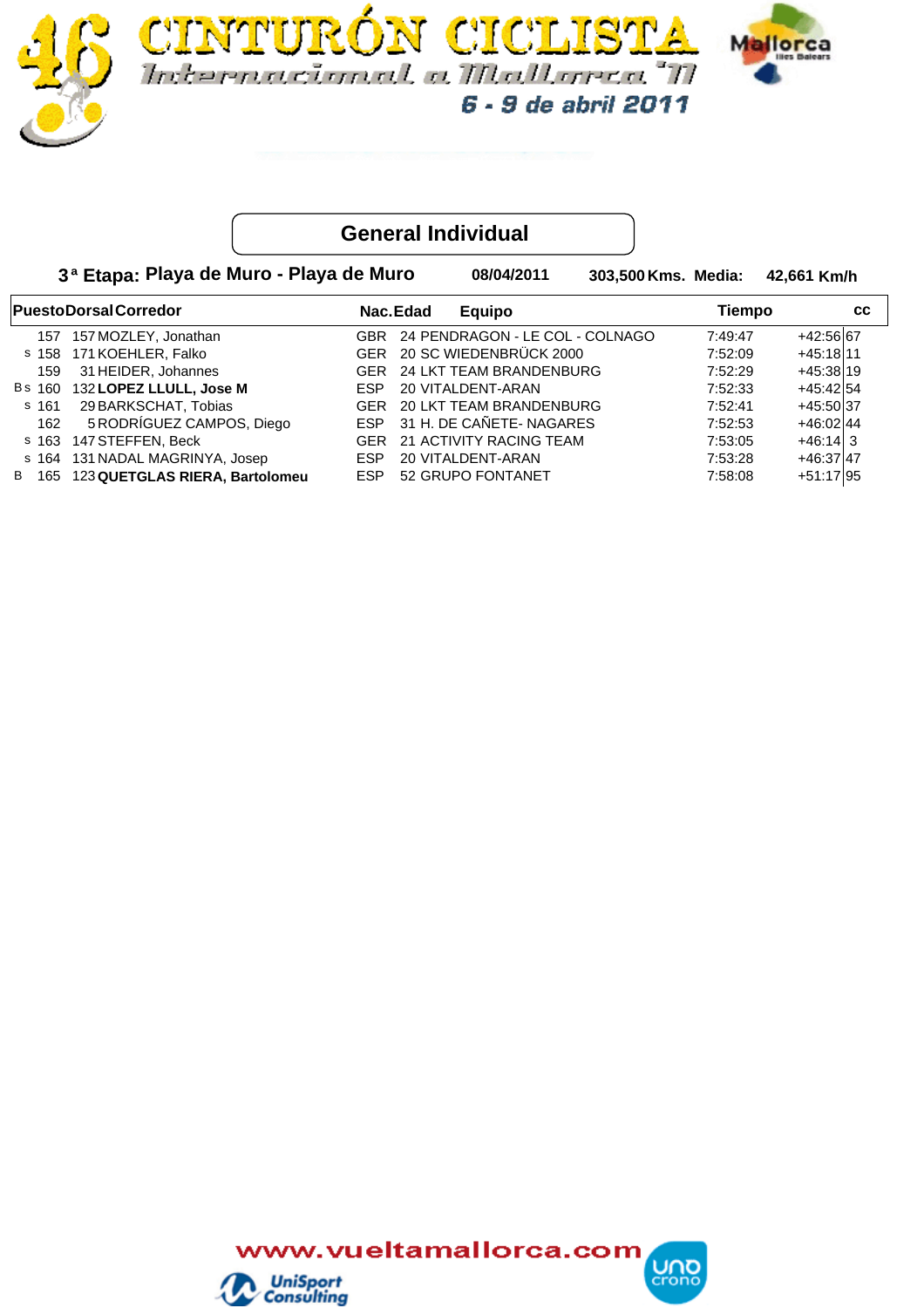

## **Clasificación por Equipos**

**NTURÓN CICLIST** 

| 3 <sup>a</sup> Etapa:  |            | Playa de Muro - Playa de Muro  | 08/04/2011  |               |       |
|------------------------|------------|--------------------------------|-------------|---------------|-------|
| Equipos de la Etapa    |            |                                |             |               |       |
|                        |            | <b>Puesto Código Equipo</b>    | País        | <b>Tiempo</b> |       |
| $\mathbf 1$            | <b>PEN</b> | PENDRAGON - LE COL - COLNAGO   | <b>GBR</b>  | 10:08:19      |       |
| $\overline{2}$         | <b>EDR</b> | <b>ENDURA RACING</b>           | <b>GBR</b>  | 10:08:19      | m.t.  |
| 3                      | <b>MPT</b> | <b>MOTORPOINT</b>              | <b>GBR</b>  | 10:11:18      | 02:59 |
| $\overline{4}$         | <b>PCB</b> | <b>PRICE - CUSTOM BIKES</b>    | SUI         | 10:11:20      | 03:01 |
| 5                      | <b>MNS</b> | MANISASPOR CYCLING TEAM        | <b>TUR</b>  | 10:11:20      | 03:01 |
| 6                      | <b>EKZ</b> | <b>EKZ RACING TEAM</b>         | SUI         | 10:11:20      | 03:01 |
| $\overline{7}$         | <b>RIJ</b> | <b>CYCLINGTEAM DE RIJKE</b>    | <b>NED</b>  | 10:14:21      | 06:02 |
| 8                      | <b>TJM</b> | <b>JOKER MERIDA</b>            | <b>NOR</b>  | 10:14:21      | 06:02 |
| 9                      | <b>NOR</b> | NORDIC ECO - VCT               | <b>SWE</b>  | 10:14:21      | 06:02 |
| 10                     | <b>GVT</b> | GUEROLA - VALENCIA TERRA I MAR | <b>ESP</b>  | 10:14:21      | 06:02 |
| 11                     | <b>ACT</b> | <b>ACTIVITY RACING TEAM</b>    | <b>GER</b>  | 10:18:36      | 10:17 |
| $12 \overline{ }$      | <b>TTR</b> | TT RAIKO ARGON 18              | <b>GER</b>  | 10:21:37      | 13:18 |
| 13                     | <b>UPV</b> | UPV-BANCAJA                    | <b>ESP</b>  | 10:21:45      | 13:26 |
|                        | 14 RCS     | RAPHA CONDOR - SHARP           | <b>GBR</b>  | 10:21:45      | 13:26 |
|                        | 15 NAR     | VITALDENT-ARAN                 | <b>ESP</b>  | 10:21:45      | 13:26 |
|                        | 16 RAL     | <b>TEAM RALEIGH</b>            | <b>GBR</b>  | 10:21:45      | 13:26 |
| 17 <sup>2</sup>        | <b>GER</b> | <b>GERMAN NATIONAL TEAM</b>    | <b>GER</b>  | 10:21:54      | 13:35 |
| 18                     | <b>KRA</b> | <b>RINGERIKS - KRAFT</b>       | <b>NOR</b>  | 10:28:53      | 20:34 |
| 19                     | IFF        | IF. FROY                       | <b>NOR</b>  | 10:31:06      | 22:47 |
| 20                     | <b>TSS</b> | <b>SEVEN STONES</b>            | <b>GER</b>  | 10:33:19      | 25:00 |
| 21                     | VCI        | <b>VELO CLUB ISRAEL</b>        | <b>ISR</b>  | 10:34:52      | 26:33 |
| 22                     | <b>NAG</b> | H. DE CAÑETE- NAGARES          | <b>ESP</b>  | 10:38:22      | 30:03 |
| 23                     | <b>EGN</b> | <b>EGN - RADSPORT TEAM</b>     | <b>GER</b>  | 10:38:22      | 30:03 |
| 24                     | SAN        | <b>BICICLETAS CALDENTEY</b>    | <b>ESP</b>  | 10:38:22      | 30:03 |
| 25                     | WIE        | SC WIEDENBRÜCK 2000            | <b>GER</b>  | 10:38:22      | 30:03 |
| 26                     | <b>LKT</b> | LKT TEAM BRANDENBURG           | <b>GER</b>  | 10:38:46      | 30:27 |
|                        | 27 TOY     | <b>TOYOTA METAL BLINDS</b>     | <b>ESP</b>  | 10:44:58      | 36:39 |
| <b>General Equipos</b> |            |                                |             |               |       |
|                        |            | <b>Puesto Código Equipo</b>    | <b>País</b> | <b>Tiempo</b> |       |
| 1.                     | <b>EDR</b> | <b>ENDURA RACING</b>           | <b>GBR</b>  | 21:29:04      |       |
| $\overline{2}$         | <b>MPT</b> | <b>MOTORPOINT</b>              | <b>GBR</b>  | 21:32:54      | 03:50 |
|                        |            |                                | -- 1 m      | .             |       |

| 1               | EDR.       | ENDURA RACING                  | GBR.       | 21:29:04 |          |
|-----------------|------------|--------------------------------|------------|----------|----------|
| $\mathbf{2}$    | <b>MPT</b> | <b>MOTORPOINT</b>              | <b>GBR</b> | 21:32:54 | 03:50    |
| 3               | <b>MNS</b> | MANISASPOR CYCLING TEAM        | TUR        | 21:33:12 | 04:08    |
| 4               | <b>TJM</b> | <b>JOKER MERIDA</b>            | <b>NOR</b> | 21:35:13 | 06:09    |
| 5               | EKZ        | EKZ RACING TEAM                | SUI        | 21:37:49 | 08:45    |
| 6               | <b>PCB</b> | <b>PRICE - CUSTOM BIKES</b>    | SUI        | 21:39:57 | 10:53    |
| $7^{\circ}$     | <b>PEN</b> | PENDRAGON - LE COL - COLNAGO   | <b>GBR</b> | 21:41:46 | 12:42    |
| 8               | <b>TTR</b> | TT RAIKO ARGON 18              | <b>GER</b> | 21:47:49 | 18:45    |
| 9               | <b>RCS</b> | RAPHA CONDOR - SHARP           | <b>GBR</b> | 21:49:32 | 20:28    |
| 10              | <b>RIJ</b> | CYCLINGTEAM DE RIJKE           | NED        | 21:50:02 | 20:58    |
| 11              | <b>UPV</b> | UPV-BANCAJA                    | ESP        | 21:50:31 | 21:27    |
| 12 <sup>7</sup> | <b>GVT</b> | GUEROLA - VALENCIA TERRA I MAR | <b>ESP</b> | 21:53:17 | 24:13    |
|                 | 13 NOR     | NORDIC ECO - VCT               | SWE        | 21:54:03 | 24:59    |
|                 | 14 NAR     | VITALDENT-ARAN                 | ESP        | 21:58:02 | 28:58    |
| 15              | RAL        | <b>TEAM RALEIGH</b>            | <b>GBR</b> | 22:01:08 | 32:04    |
| 16              | ACT        | ACTIVITY RACING TEAM           | <b>GER</b> | 22:05:03 | 35:59    |
| 17 <sup>1</sup> | <b>GER</b> | GERMAN NATIONAL TEAM           | <b>GER</b> | 22:14:01 | 44:57    |
| 18              | <b>KRA</b> | <b>RINGERIKS - KRAFT</b>       | <b>NOR</b> | 22:14:46 | 45:42    |
| 19              | IFF.       | IF. FROY                       | <b>NOR</b> | 22:16:30 | 47:26    |
| 20              | <b>LKT</b> | LKT TEAM BRANDENBURG           | <b>GER</b> | 22:29:46 | 1:00:●42 |
| 21              | <b>TSS</b> | <b>SEVEN STONES</b>            | <b>GER</b> | 22:31:47 | 1:02:43  |
|                 | 22 NAG     | H. DE CAÑETE-NAGARES           | <b>ESP</b> | 22:33:15 | 1:04:11  |
| 23              | <b>WIE</b> | SC WIEDENBRÜCK 2000            | <b>GER</b> | 22:33:42 | 1:04:38  |
|                 | 24 VCI     | <b>VELO CLUB ISRAEL</b>        | <b>ISR</b> | 22:35:11 | 1:06:07  |
| 25              | SAN        | <b>BICICLETAS CALDENTEY</b>    | ESP        | 22:37:14 | 1:08:10  |
| 26              | EGN        | EGN - RADSPORT TEAM            | <b>GER</b> | 22:41:43 | 1:12:39  |
|                 | 27 TOY     | <b>TOYOTA METAL BLINDS</b>     | <b>ESP</b> | 22:57:30 | 1:28:26  |

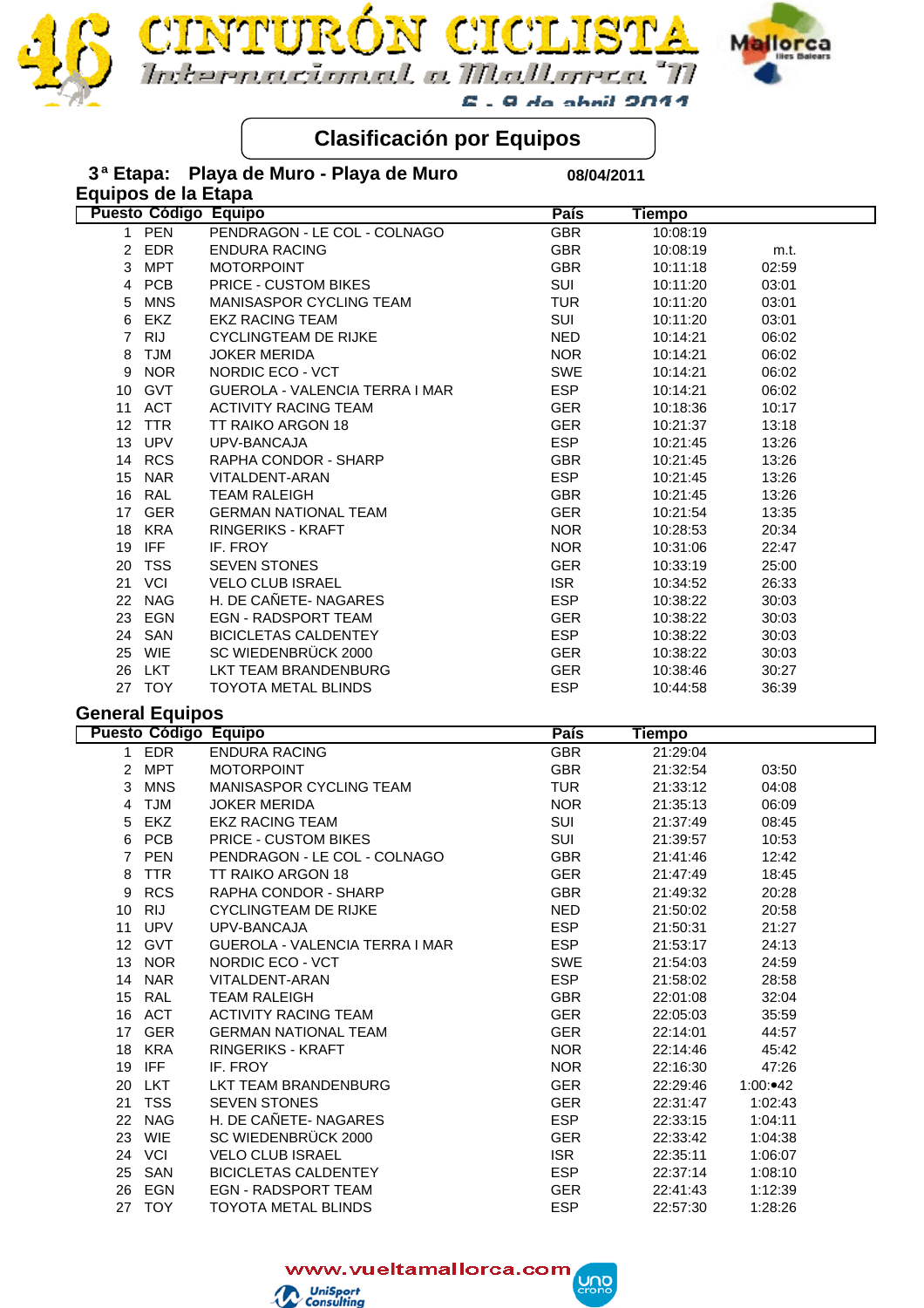





## **Regularidad**

#### **3 Playa de Muro - Playa de Muro ª Etapa: 08/04/2011**

## **Regularidad Etapa**

| <b>Corredor</b> | <b>País</b>                                                                                                                                                                                                                                                                                                                                                                  | <b>Equipo</b>                | <b>Puntos</b> |
|-----------------|------------------------------------------------------------------------------------------------------------------------------------------------------------------------------------------------------------------------------------------------------------------------------------------------------------------------------------------------------------------------------|------------------------------|---------------|
|                 | GBR.                                                                                                                                                                                                                                                                                                                                                                         | <b>MOTORPOINT</b>            | 25            |
|                 | <b>NAM</b>                                                                                                                                                                                                                                                                                                                                                                   | <b>ACTIVITY RACING TEAM</b>  | 20            |
|                 | SUI                                                                                                                                                                                                                                                                                                                                                                          | <b>PRICE - CUSTOM BIKES</b>  | 16            |
|                 | <b>GBR</b>                                                                                                                                                                                                                                                                                                                                                                   | PENDRAGON - LE COL - COLNAGO | 14            |
|                 | SUI                                                                                                                                                                                                                                                                                                                                                                          | <b>EKZ RACING TEAM</b>       | 12            |
|                 | SLO.                                                                                                                                                                                                                                                                                                                                                                         | MANISASPOR CYCLING TEAM      | 10            |
|                 | <b>ESP</b>                                                                                                                                                                                                                                                                                                                                                                   | <b>ENDURA RACING</b>         | 9             |
|                 | <b>GBR</b>                                                                                                                                                                                                                                                                                                                                                                   | PENDRAGON - LE COL - COLNAGO | 8             |
|                 | <b>GBR</b>                                                                                                                                                                                                                                                                                                                                                                   | <b>ENDURA RACING</b>         |               |
|                 | POL.                                                                                                                                                                                                                                                                                                                                                                         | <b>MOTORPOINT</b>            | 6             |
|                 | <b>GER</b>                                                                                                                                                                                                                                                                                                                                                                   | <b>TT RAIKO ARGON 18</b>     | 5             |
|                 | <b>GBR</b>                                                                                                                                                                                                                                                                                                                                                                   | <b>MOTORPOINT</b>            | 4             |
|                 | SUI                                                                                                                                                                                                                                                                                                                                                                          | <b>PRICE - CUSTOM BIKES</b>  | 3             |
|                 | <b>SUI</b>                                                                                                                                                                                                                                                                                                                                                                   | <b>PRICE - CUSTOM BIKES</b>  | 2             |
|                 | <b>GER</b>                                                                                                                                                                                                                                                                                                                                                                   | <b>ACTIVITY RACING TEAM</b>  |               |
|                 | <b>PuestoDorsal</b><br>43 BIBBY, lan<br>146 HOFFMAN, Erik<br>16 OBERHOLZER, Bernhard<br>159 MCLAUGHLIN, James<br>153 KUENZLI, Raymond<br>40 VALJAVEC, Tadej<br>115 CAMAÑO ORTUZAR, Iker<br>156 LLOYD, Rhys<br>118 PARTRIDGE, Robert<br>48 BIALOBLOCKI, Marcin<br>78 BELKA, Mathias<br>47 TOBYN, Horton<br>21 AUBERT, Loic<br>19 AREGGER, Marcel<br>145 STEFFENHANNES, Greger |                              |               |

#### **General de la Regularidad**

| <b>PuestoDorsal</b> | <b>Corredor</b>                | País       | <b>Equipo</b>                         | <b>Puntos</b>             |
|---------------------|--------------------------------|------------|---------------------------------------|---------------------------|
| 1                   | 43 BIBBY, lan                  | <b>GBR</b> | <b>MOTORPOINT</b>                     | 55                        |
| 2                   | 115 CAMAÑO ORTUZAR, Iker       | <b>ESP</b> | <b>ENDURA RACING</b>                  | 48                        |
| 3                   | 50 BELDA MIRA, Jose            | <b>ESP</b> | <b>GUEROLA - VALENCIA TERRA I MAR</b> | 39                        |
| 4                   | 40 VALJAVEC, Tadej             | <b>SLO</b> | MANISASPOR CYCLING TEAM               | 30                        |
| 5                   | 48 BIALOBLOCKI, Marcin         | <b>POL</b> | <b>MOTORPOINT</b>                     | 25                        |
| 6                   | 23 WILMANN, Frederik           | <b>NOR</b> | <b>JOKER MERIDA</b>                   | 20                        |
| $\overline{7}$      | 146 HOFFMAN, Erik              | <b>NAM</b> | <b>ACTIVITY RACING TEAM</b>           | 20                        |
| 8                   | 153 KUENZLI, Raymond           | <b>SUI</b> | <b>EKZ RACING TEAM</b>                | 18                        |
| 9                   | 159 MCLAUGHLIN, James          | GBR        | PENDRAGON - LE COL - COLNAGO          | 18                        |
| 10                  | 16 OBERHOLZER, Bernhard        | SUI        | <b>PRICE - CUSTOM BIKES</b>           | 16                        |
| 11                  | 34 SCHAFER, Stefan             | <b>GER</b> | LKT TEAM BRANDENBURG                  | 16                        |
| 12                  | 117 CLARKE, David              | <b>GBR</b> | <b>ENDURA RACING</b>                  | 12                        |
| 13                  | 8 MUNTANER JUANEDA, David      | <b>ESP</b> | <b>TOYOTA METAL BLINDS</b>            | 10                        |
| 14                  | 176 ANDERSSON, Lars            | SWE        | NORDIC ECO - VCT                      | 9                         |
| 15                  | 127 ESCOBAR ROURE, Sergi       | <b>ESP</b> | VITALDENT-ARAN                        | $\boldsymbol{9}$          |
| 16                  | 78 BELKA, Mathias              | <b>GER</b> | TT RAIKO ARGON 18                     | $\bf 8$                   |
| 17                  | 38 CANECKY, Marek              | <b>SVK</b> | MANISASPOR CYCLING TEAM               | 8                         |
| 18                  | 156 LLOYD, Rhys                | <b>GBR</b> | PENDRAGON - LE COL - COLNAGO          | 8                         |
| 19                  | 118 PARTRIDGE, Robert          | <b>GBR</b> | <b>ENDURA RACING</b>                  | $\overline{7}$            |
| 20                  | 112 TENNANT, Andrew            | <b>GBR</b> | RAPHA CONDOR - SHARP                  | $\overline{7}$            |
| 21                  | 26 BORGERSEN, Reidar           | <b>NOR</b> | <b>JOKER MERIDA</b>                   | 6                         |
| 22                  | 24 REMME, Stian                | <b>NOR</b> | <b>JOKER MERIDA</b>                   | 5                         |
| 23                  | 181 GINGSJÖ, Alexander         | <b>SWE</b> | NORDIC ECO - VCT                      | 5                         |
| 24                  | 47 TOBYN, Horton               | <b>GBR</b> | <b>MOTORPOINT</b>                     | 4                         |
| 25                  | 21 AUBERT, Loic                | <b>SUI</b> | <b>PRICE - CUSTOM BIKES</b>           | $\ensuremath{\mathsf{3}}$ |
| 26                  | 67 PARNES, Ryan                | <b>USA</b> | <b>TEAM RALEIGH</b>                   | 3                         |
| 27                  | 19 AREGGER, Marcel             | <b>SUI</b> | <b>PRICE - CUSTOM BIKES</b>           | $\overline{c}$            |
| 28                  | 88 MARQUEZ CANALES, Florentino | ESP        | UPV-BANCAJA                           | $\overline{2}$            |
| 29                  | 111 CLANCY, Edward             | <b>GBR</b> | RAPHA CONDOR - SHARP                  | $\overline{2}$            |
| 30                  | 94 DIJKXHOORN, Rikke           | <b>NED</b> | <b>CYCLINGTEAM DE RIJKE</b>           | 1                         |
| 31                  | 145 STEFFENHANNES, Greger      | GER        | ACTIVITY RACING TEAM                  | 1                         |
| 32                  | 100 SAUGSTAD, Stian            |            | NOR RINGERIKS - KRAFT                 | 1                         |



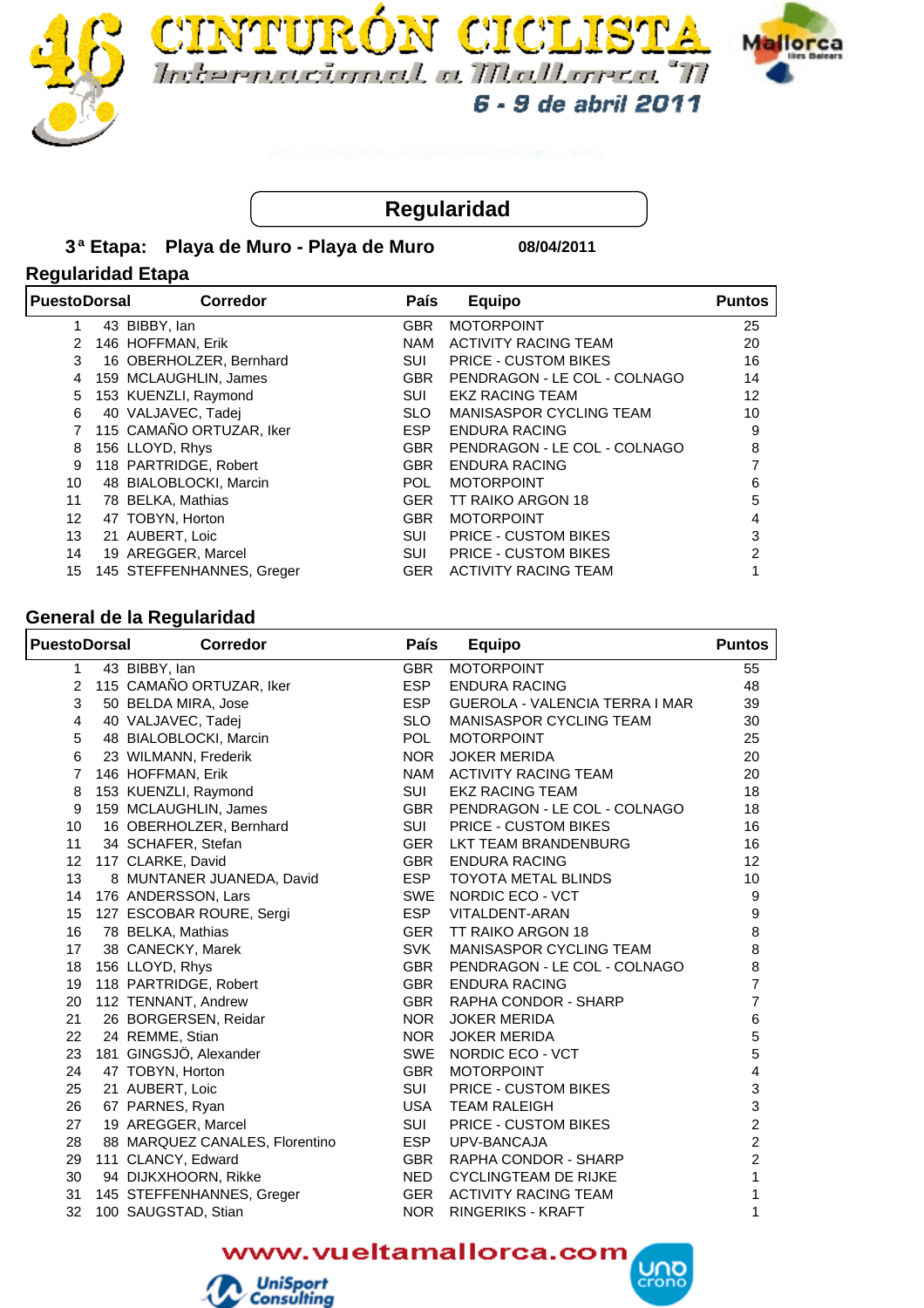



**Regularidad**

 **3 Playa de Muro - Playa de Muro ª Etapa: 08/04/2011**

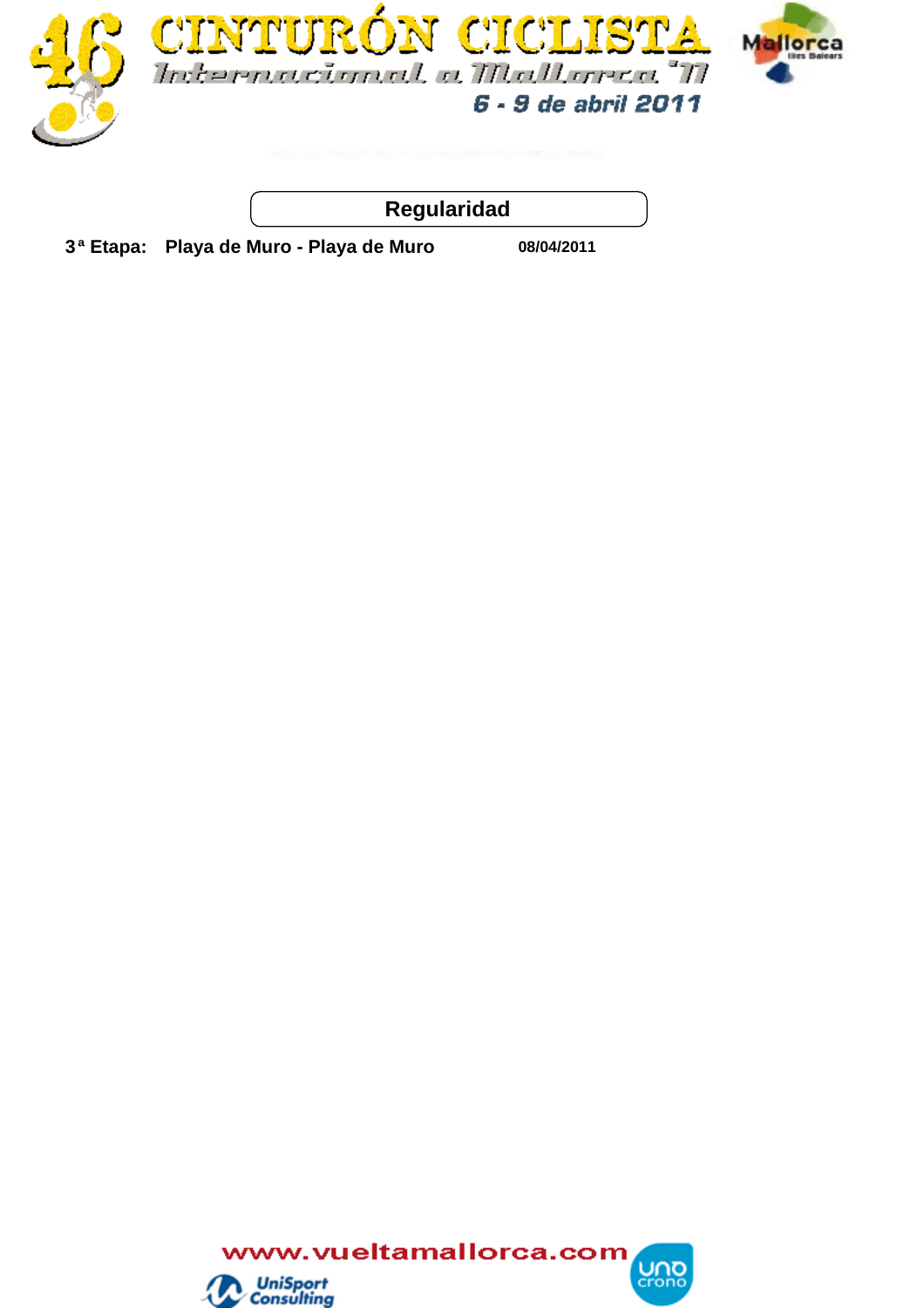

## **Pasos puntuables**

 **3 Playa de Muro - Playa de Muro ª Etapa: 08/04/2011**

|                                                        |                                                   | Montaña de la etapa                    | Patrocina: Del. Pres. per a l'Esport               |                           |  |  |  |
|--------------------------------------------------------|---------------------------------------------------|----------------------------------------|----------------------------------------------------|---------------------------|--|--|--|
| Valldemossa                                            |                                                   |                                        | (SEGUNDA)<br>Km.: 60,300                           |                           |  |  |  |
| $\mathbf{1}$                                           |                                                   | 69 HANDLEY, Richard                    | <b>TEAM RALEIGH</b>                                | 10                        |  |  |  |
| $\overline{2}$                                         |                                                   | 109 DEMPSTER, Zakkari                  | RAPHA CONDOR - SHARP                               | $\overline{7}$            |  |  |  |
| 3                                                      |                                                   | 156 LLOYD, Rhys                        | PENDRAGON - LE COL - COLNAGO                       | 5                         |  |  |  |
| $\overline{4}$                                         |                                                   | 118 PARTRIDGE, Robert                  | <b>ENDURA RACING</b>                               | $\ensuremath{\mathsf{3}}$ |  |  |  |
| 5                                                      |                                                   | 39 KASA, Gabor                         | <b>MANISASPOR CYCLING TEAM</b>                     | $\overline{2}$            |  |  |  |
| 6                                                      | 51                                                | PACHECO TORRES, Francisco J            | GUEROLA - VALENCIA TERRA I MAR                     | 1                         |  |  |  |
| <b>Coll de Soller</b>                                  |                                                   |                                        | (SEGUNDA)<br>Km.: 89,400                           |                           |  |  |  |
| $\mathbf{1}$                                           |                                                   | 69 HANDLEY, Richard                    | <b>TEAM RALEIGH</b>                                | 10                        |  |  |  |
| $\overline{2}$                                         |                                                   | 153 KUENZLI, Raymond                   | <b>EKZ RACING TEAM</b>                             | $\overline{7}$            |  |  |  |
| 3                                                      |                                                   | 118 PARTRIDGE, Robert                  | <b>ENDURA RACING</b>                               | 5                         |  |  |  |
| $\overline{4}$                                         |                                                   | 156 LLOYD, Rhys                        | PENDRAGON - LE COL - COLNAGO                       | 3                         |  |  |  |
| 5                                                      |                                                   | 159 MCLAUGHLIN, James                  | PENDRAGON - LE COL - COLNAGO                       | $\overline{2}$            |  |  |  |
| 6                                                      | 50                                                | BELDA MIRA, Jose                       | GUEROLA - VALENCIA TERRA I MAR                     | 1                         |  |  |  |
|                                                        | Metas V. de la etapa<br><b>Patrocina: Loracar</b> |                                        |                                                    |                           |  |  |  |
|                                                        |                                                   |                                        |                                                    |                           |  |  |  |
| Inca                                                   |                                                   |                                        | Km.: 25,500                                        |                           |  |  |  |
| 1                                                      | 93                                                | VERMEULEN, Jeff                        | <b>CYCLINGTEAM DE RIJKE</b>                        | 3                         |  |  |  |
| $\overline{2}$                                         |                                                   | 134 BAUER, Markus                      | <b>GERMAN NATIONAL TEAM</b>                        | $\overline{c}$            |  |  |  |
| 3                                                      | 81                                                | BROWN, David                           | TT RAIKO ARGON 18                                  | $\mathbf{1}$              |  |  |  |
| <b>Deiá</b>                                            |                                                   |                                        | Km.: 69,500                                        |                           |  |  |  |
| 1                                                      |                                                   | 95 VAN DER MEIJDEN, Rune               | <b>CYCLINGTEAM DE RIJKE</b>                        | 3                         |  |  |  |
| $\overline{2}$                                         | 69                                                | HANDLEY, Richard                       | <b>TEAM RALEIGH</b>                                | $\overline{c}$            |  |  |  |
| 3                                                      | 39                                                | KASA, Gabor                            | MANISASPOR CYCLING TEAM                            | 1                         |  |  |  |
| Sprints Especiales de la etapa<br>Patrocina: AirEuropa |                                                   |                                        |                                                    |                           |  |  |  |
|                                                        |                                                   |                                        | Km.: 37,900                                        |                           |  |  |  |
| Santa María                                            |                                                   |                                        |                                                    |                           |  |  |  |
| $\mathbf{1}$                                           |                                                   | 80 HASSINK, Arne                       | TT RAIKO ARGON 18                                  | 3                         |  |  |  |
| $\overline{2}$<br>3                                    |                                                   | 66 JONES, Matthew<br>134 BAUER, Markus | <b>TEAM RALEIGH</b><br><b>GERMAN NATIONAL TEAM</b> | 2<br>1                    |  |  |  |
|                                                        |                                                   |                                        |                                                    |                           |  |  |  |
| <b>Inca</b>                                            |                                                   |                                        | Km.: 124,000                                       |                           |  |  |  |
| 1                                                      |                                                   | 118 PARTRIDGE, Robert                  | <b>ENDURA RACING</b>                               | 3                         |  |  |  |
| $\overline{c}$                                         | 40                                                | VALJAVEC, Tadej                        | MANISASPOR CYCLING TEAM                            | $\overline{c}$            |  |  |  |
| 3                                                      | 146                                               | HOFFMAN, Erik                          | <b>ACTIVITY RACING TEAM</b>                        | 1                         |  |  |  |